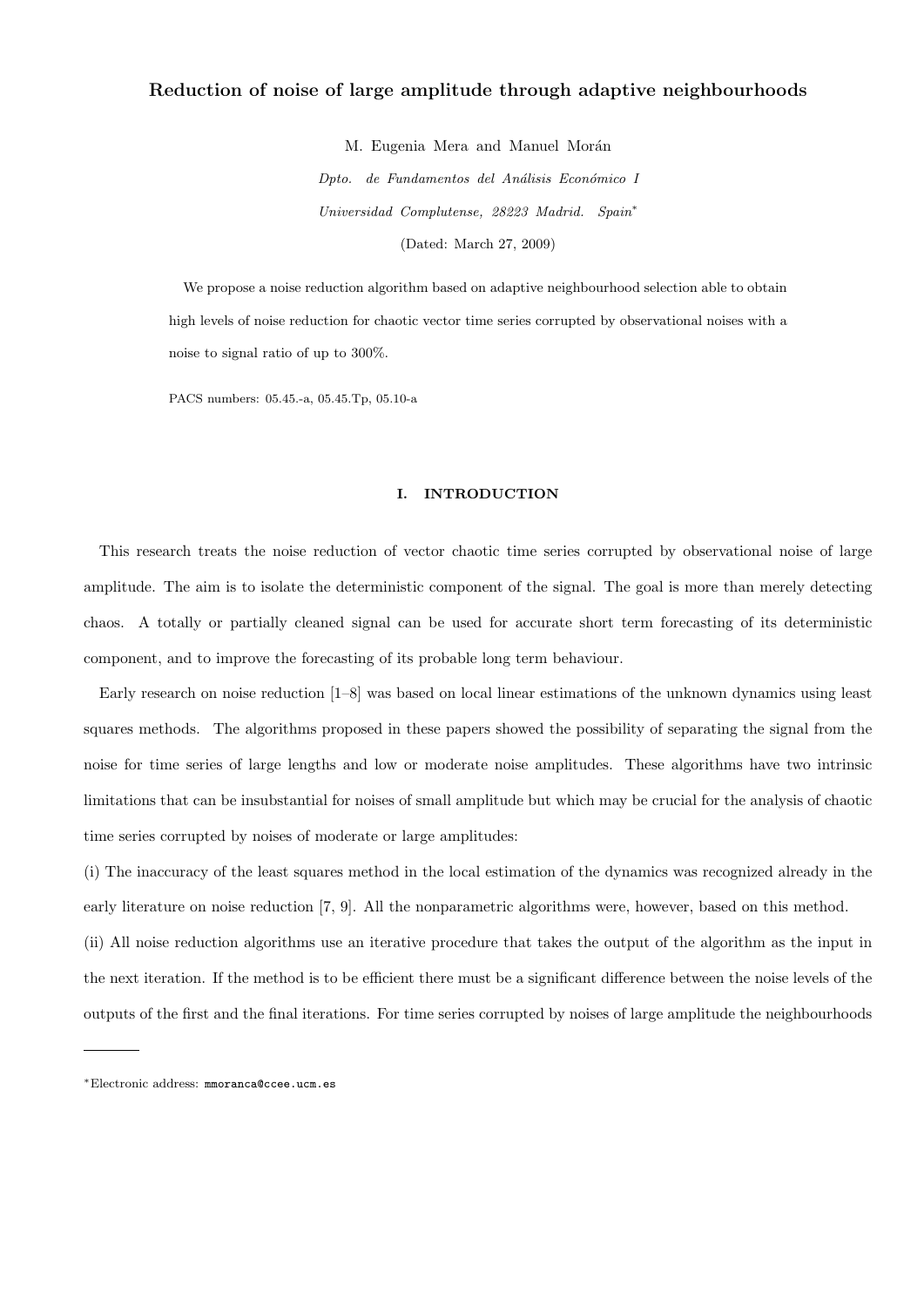used in estimating the local dynamics in the early iterations must contain a significant fraction of the data points, whereas in the final iterations the use of big neighbourhoods is clearly inappropriate, due to the errors caused by nonlinearities. In order to design an efficient algorithm it is crucial to have efficient criteria for determining the optimal sizes of the neighbourhoods to be used in the local estimations of the dynamics at each iteration.

Issue (i) above was addressed in our previous paper [10] using the theory of measurement error models [11]. This theory gives unbiased and consistent estimators which, for Gaussian errors, are those of maximum likelihood. Such estimators can be regarded as a local linear projection onto an optimal linear subspace, with respect to a metric that incorporates the information contained in the error covariance matrix. K. Judd [12] has pointed out the failure of the maximum likelihood methods to identify the true trajectory of a chaotic dynamical system specially in the case of large noise. Judd has also observed that the residuals present too many outliers, and in general their distribution is not consistent with the original distribution of the noise. Our results confirm such observation, the kurtosis of the residuals are considerably higher that the given by the Gaussian distribution. We overcome this difficulty through an smoothing device based on averaging multiple estimations of the value of each clean data point.

In this paper we address the issue of overcoming the basic limitation (ii) pointed out above. Our adaptive neighbourhoods technique is based on a statistical test with null computational cost. At a given iteration it determines from the properties and level of the remaining noise a single uniform size and shape for the neighbourhoods of all data points. The criterion used for determining the neighbourhoods is to keep their sizes as small as possible while guaranteeing, with a given confidence level, that the relevant information is contained in the neighbourhoods. As the number of iterations increases, the noise level decreases, and the sizes of the neighbourhoods reduce accordingly, thus minimizing the errors due to nonlinearity. Another issue addressed when constructing the neighbourhoods is that of determining their optimal shapes. Our algorithm is designed for vector time series, and if the degree of uncertainty in the observed state variables is different then the appropriate neighbourhoods will be nonspherical. They should be instead ellipsoids for which the semiaxial lengths are related to the uncertainties in the corresponding coordinates.

The results that we obtain with our algorithm are good for noises of small and medium amplitudes. Furthermore they are remarkable for short length time series corrupted by noises of large amplitude: we obtain a noise reduction of up to 84% for a Henon time series of only 500 data points with a 300% noise to signal ratio. Such a result is achieved because the algorithm takes full advantage of the heteroskedasticity of the noise (the noise to signal ratio is 10% in the first component and 300% in the second component of the time series). The lower level of uncertainty in the first coordinate allows noise reduction in the second coordinate out of reach for existing algorithms, which have until now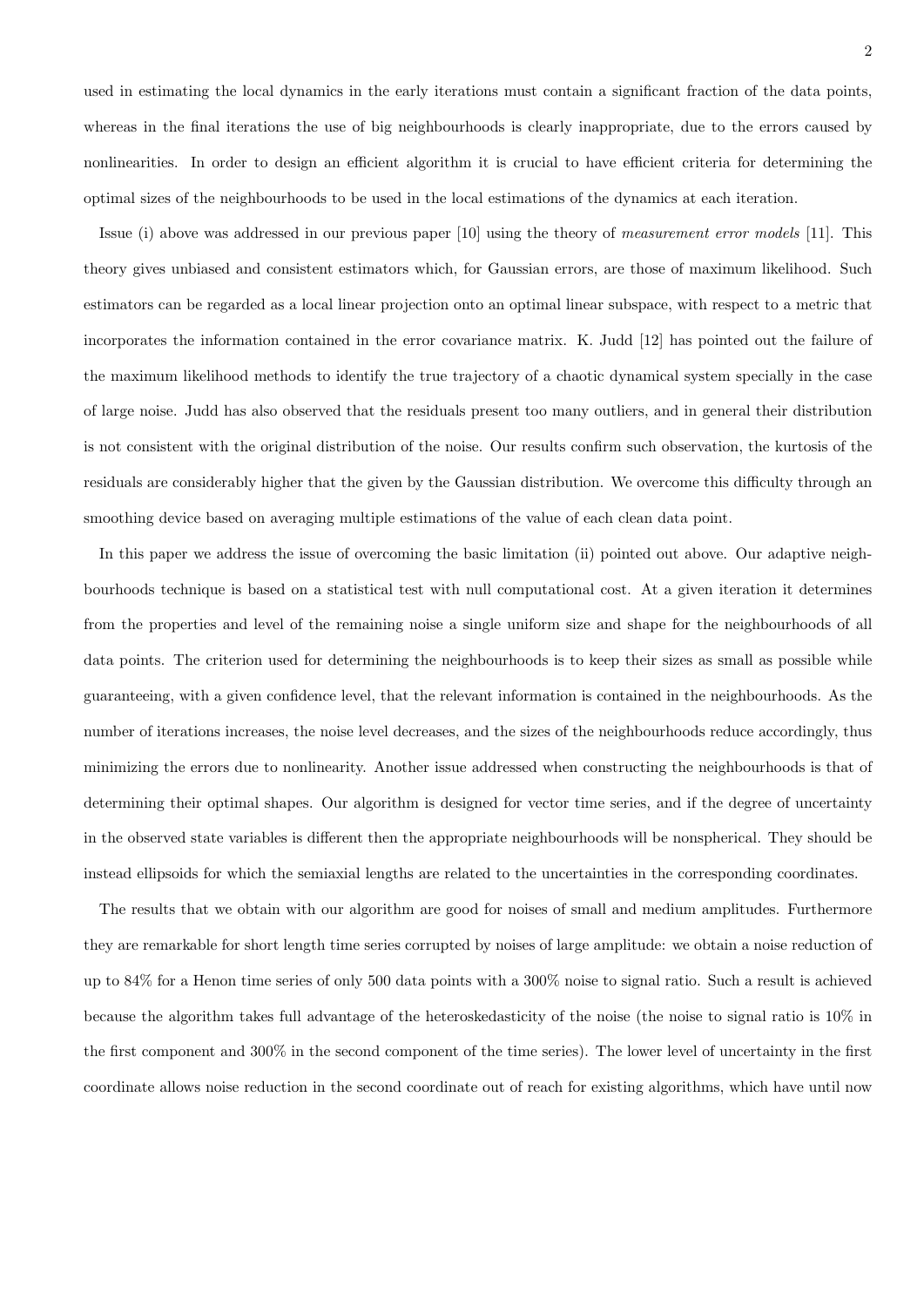not been used to analyse chaotic noisy time series with noise to signal ratios in such a large range.

Kern, Steeb and Stoop [13] have also proposed an adaptive neighbourhood criterion. At each iteration and for each point they take neighbourhoods of different sizes and choose that which optimizes the quality of the best linear fit to the local dynamics. They showed their method to be advantageous only in the case of noises of medium amplitudes, but for noises of small or large amplitudes they do not find justified the high computational cost required.

Eficient noise reduction algorithms based also on local linear projections into optimal linear subspaces are those developed for speech enhancement. The method consists on mimizing the signal distorsion while the residual noise energy is maintained below some given threshold [14–16]. For this type of time series, almost periodic, a method for the automatic detection of the best neighbourhood size, based on recurrence plots, is the given in [17].

The paper is organized as follows. In Section II we describe our algorithm, focusing attention on the local linear estimation of the dynamics using the theory of measurement error models, and on the adaptive neighbourhoods method. Section III presents some results obtained by our algorithm for Henon and Lorenz time series corrupted by noises of large noise to signal ratio.

### II. THE ALGORITHM

We assume that the observed time series  $\{X_i, i = 1, ..., N\} \subset \mathbb{R}^{de}$  is the sum of an unknown deterministic time series  $\{\mathbf{s}_i, i = 1, ..., N\}$  and an unknown *i.i.d.* stochastic time series  $\{\mathbf{e}_i, i = 1, ..., N\}$  with null mean. Then  $\mathbf{X}_i =$  $s_i + e_i, 1 \leq i \leq N$ , and  $s_{i+1} = f(s_i)$ , where  $f : M \subset \mathbb{R}^{de} \to M$  is an unknown smooth chaotic dynamics. The aim of noise reduction algorithms is the separation of the deterministic component of the time series from the observational noise.

The noise level in the *j*th component of the observed time series is

$$
(NL)_j := \sqrt{\frac{\sum_{i=1}^{N} ((\mathbf{e}_i)_j)^2}{\sum_{i=1}^{N} ((\mathbf{s}_i)_j)^2}}, \ j = 1, ..., de
$$
 (1)

where  $(s_i)_j$  and  $(e_i)_j$  denote the jth components of  $s_i$  and  $e_i$  respectively. We denote by NL the vector whose components are  $(NL)_{j}$ ,  $j = 1, ..., de$ .

The algorithm we design takes as input data the vector time series  $\{X_i, i = 1, ..., N\}$  instead of a scalar time series as do most existing noise reduction algorithms.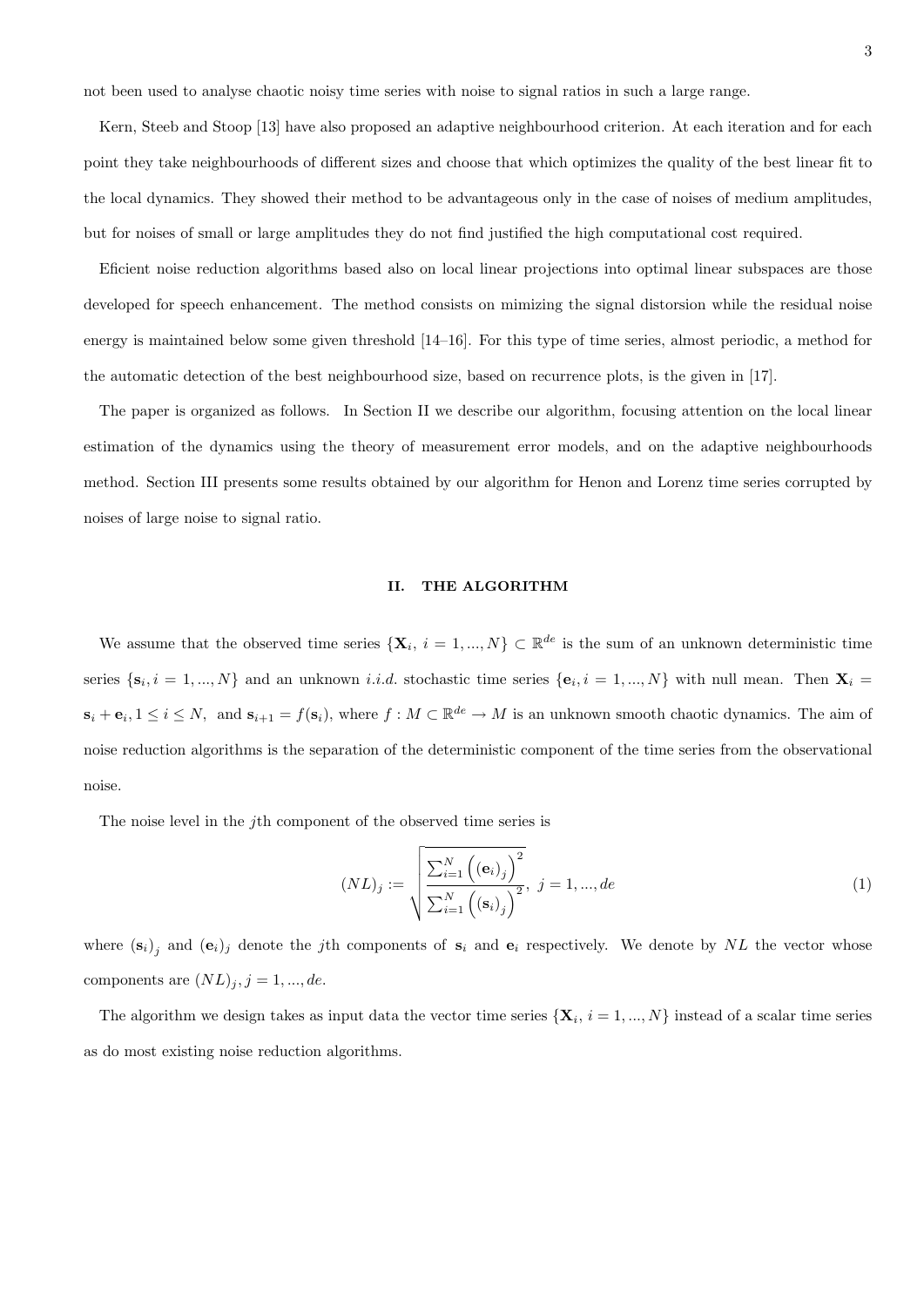### A. Local estimations of the dynamics and noise reduction

The principal technique used in noise reduction algorithms is local orthogonal projection of the data on optimal linear subspaces, which is equivalent to finding the best local linear estimations of the unknown dynamics. This technique is also used in the forecasting problem, for the estimation of the Lyapunov spectrum [18, 19], and for the estimation from a time series of the degrees of freedom of a dynamical system [20].

Let  $s_i$  be any point of the clean time series, and let  $U_i$  be a small neighbourhood of  $s_i$ . Since f is a differentiable dynamics,

$$
f(\mathbf{s}) - f(\mathbf{s}_i) \approx Df(\mathbf{s}_i)(\mathbf{s} - \mathbf{s}_i)
$$
, for  $\mathbf{s} \in U_i$ 

where  $Df(\mathbf{s}_i)$  is the tangent map of f at  $\mathbf{s}_i$ . The tangent space  $\mathbf{y} = f(\mathbf{s}_i) + Df(\mathbf{s}_i)(\mathbf{s} - \mathbf{s}_i)$  is the best de-dimensional linear subspace of  $\mathbb{R}^{2de}$  through  $(\mathbf{s}_i, f(\mathbf{s}_i))$  for the data points  $\{(\mathbf{s}, f(\mathbf{s}))\}$ , for  $\mathbf{s} \in U_i\}$ . Such data points are arbitrarily close to this tangent space when the size of  $U_i$  is sufficiently small. In [21] it is shown how to estimate  $Df(\mathbf{s}_i)$  from a time series and what are the conditions guaranteeing that such estimations converge to the tangent map.

The effect of the noise is to separate the observed data points from the tangent spaces. Then the noise can be partially removed by projecting the observed data points on the best de-dimensional linear subspaces through  $(\langle \mathbf{X}_i \rangle, \langle \mathbf{X}_{i+1} \rangle)$  where  $\langle \mathbf{X}_i \rangle = \frac{1}{\#U_i} \sum_{j: \mathbf{X}_j \in U_i} \mathbf{X}_j$ ,  $\#U_i$  denotes the number of points within  $U_i$ , and  $U_i$  is now a small neighbourhood of  $X_i$ . Since the errors have null mean, the point  $(\langle X_i \rangle, \langle X_{i+1} \rangle)$  is likely to be closer to  $(s_i, s_{i+1})$ than the point  $(\mathbf{X}_i, \mathbf{X}_{i+1})$  is, and it is better to seek the best linear subspace through  $(\langle \mathbf{X}_i \rangle, \langle \mathbf{X}_{i+1} \rangle)$  rather than that through  $(\mathbf{X}_i, \mathbf{X}_{i+1})$  (see Fig. 1).

A fact to be considered is that the unknown dynamics is chaotic. Then a small ball  $B_i$  centred at  $s_i$  is mapped by f onto an ellipsoid centred at  $s_{i+1}$  with the principal axes oriented in the directions of the unstable manifold at  $\mathbf{s}_i$ . Therefore a local estimation of f based on the data points  $(\mathbf{X}_j - \langle \mathbf{X}_i \rangle, \mathbf{X}_{j+1} - \langle \mathbf{X}_{i+1} \rangle)$ , for  $\mathbf{X}_j \in U_i$  is likely to be good on the unstable manifold and poor on the stable manifold. Reciprocally the ball  $B_i$  is mapped by  $f^{-1}$  onto an ellipsoid centred at  $s_{i-1}$  and with the principal axes oriented in the directions of the stable manifold at  $s_i$ . This indicates that in order to obtain good estimations of the clean values of the time series using local estimations of the dynamics we should incorporate information about the past, the present, and the future as was already pointed out by Grassberger et al [3].

This is done by taking the best de-dimensional linear subspace  $T_i$  (according to a criterion described below) for the data points  $\{Z_j - \langle Z_i \rangle : Z_j := (X_{j-1}, X_j, X_{j+1}), X_j \in U_i\}$  and then projecting the points  $Z_j - \langle Z_i \rangle$  onto  $T_i$ . Then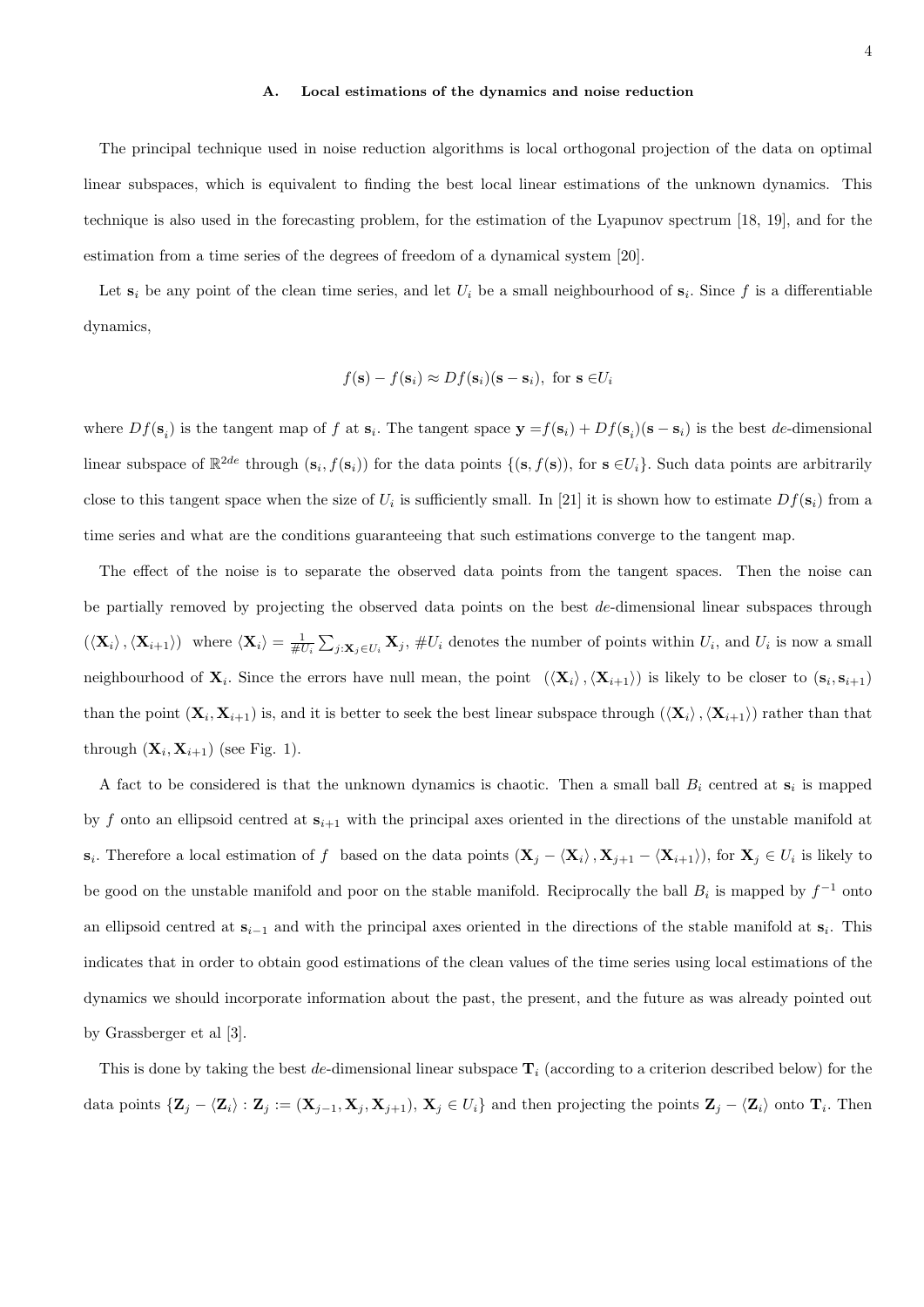the estimation of

$$
\mathbf{z}_j := (\mathbf{s}_{j-1}, \mathbf{s}_j, \mathbf{s}_{j+1}) \tag{2}
$$

obtained from the neighbourhood  $U_i$  is

$$
\hat{\mathbf{z}}_j^i = \langle \mathbf{Z}_i \rangle + \mathbf{P}_{\mathbf{T}_i} (\mathbf{Z}_j - \langle \mathbf{Z}_i \rangle) \tag{3}
$$

where  $P_{T_i}Z$  denotes the orthogonal projection, with respect to the metric used to obtain  $T_i$ , of the vector Z onto  $T_i$ . The optimization criterion is the minimization of the mean square distance of the points  $\mathbf{Z}_j - \langle \mathbf{Z}_i \rangle$  to the subspace, taking as the metric that induced by  $\hat{\Sigma}_3^{-1}$  where  $\hat{\Sigma}_3^{-1}$  is the empirical covariance matrix of the errors  $(e_{j-1}, e_j, e_{j+1})$ contained in  $\mathbf{Z}_j$ , and then

$$
\mathbf{T}_i := \arg\min_{\mathbf{T}} \sum_{j: \ \mathbf{X}_j \in U_i} \mathbf{v}_j^t \ \hat{\Sigma}_3^{-1} \mathbf{v}_j \tag{4}
$$

where  $\mathbf{v}_j := \mathbf{Z}_j - \langle \mathbf{Z}_i \rangle - \mathbf{P}_{\mathbf{T}}(\mathbf{Z}_j - \langle \mathbf{Z}_i \rangle)$  and  $\mathbf{P}_{\mathbf{T}}\mathbf{Z} := \arg \min_{\mathbf{u} \in \mathbf{T}} (\mathbf{u} - \mathbf{Z})^t \sum_3^{-1} (\mathbf{u} - \mathbf{Z})$  (see Appendix A). The distance induced by  $\Sigma_3^{-1}$ , called the Mahalanobis distance in the statistical literature, takes into account that the independent variables  $s_j$  in the underlying linear model in the variables  $(s_{j-1}, s_j, s_{j+1})$  are also measured with error, and exploits in the optimal way the information about the structure of the error, in particular the degree of uncertainty in each of the coordinates of the time series. The solution of (4) gives unbiased and consistent estimators of the parameters of the model [11], which are also those of maximum likelihood if the errors are Gaussian.

If  $\Sigma_3$  is a multiple of the identity matrix, (4) is called the orthogonal least squares solution, and the Mahalanobis distance coincides with the Euclidean distance. Hegger and Schreiber [4] have also proposed a noise reduction algorithm for vector time series based on local orthogonal projections onto optimal linear subspaces, but taking as the metric on  $\mathbb{R}^{3de}$  one that gives almost all the weight to the de-central coordinates of the data points. This weight is the same for the de-coordinates, so all the individual coordinates are treated as they have the same degree of uncertainty. In the case of scalar time series, Grassberger et al [3] have proposed a metric which is designed to exploit the characteristics of the embedded time series, and Cawley and Hsu [1] use the Euclidean metric.

#### B. The adaptive neighbourhood construction

In the case of a clean time series,  $\mathbf{T}_i$  is obtained as in (4) using the neighbourhood  $\{\mathbf{s}_j : (\mathbf{s}_j - \mathbf{s}_i)^t (\mathbf{s}_j - \mathbf{s}_i) \leq r_0^2\}$ , where  $r_0$  is fixed (and should tend to zero as N tends to infinity). For the estimation of a de-dimensional linear subspace there are needed at least  $de + 1$  points  $s_j$  such that the corresponding vectors  $z_j - \langle z_i \rangle$  (see (2)) are linearly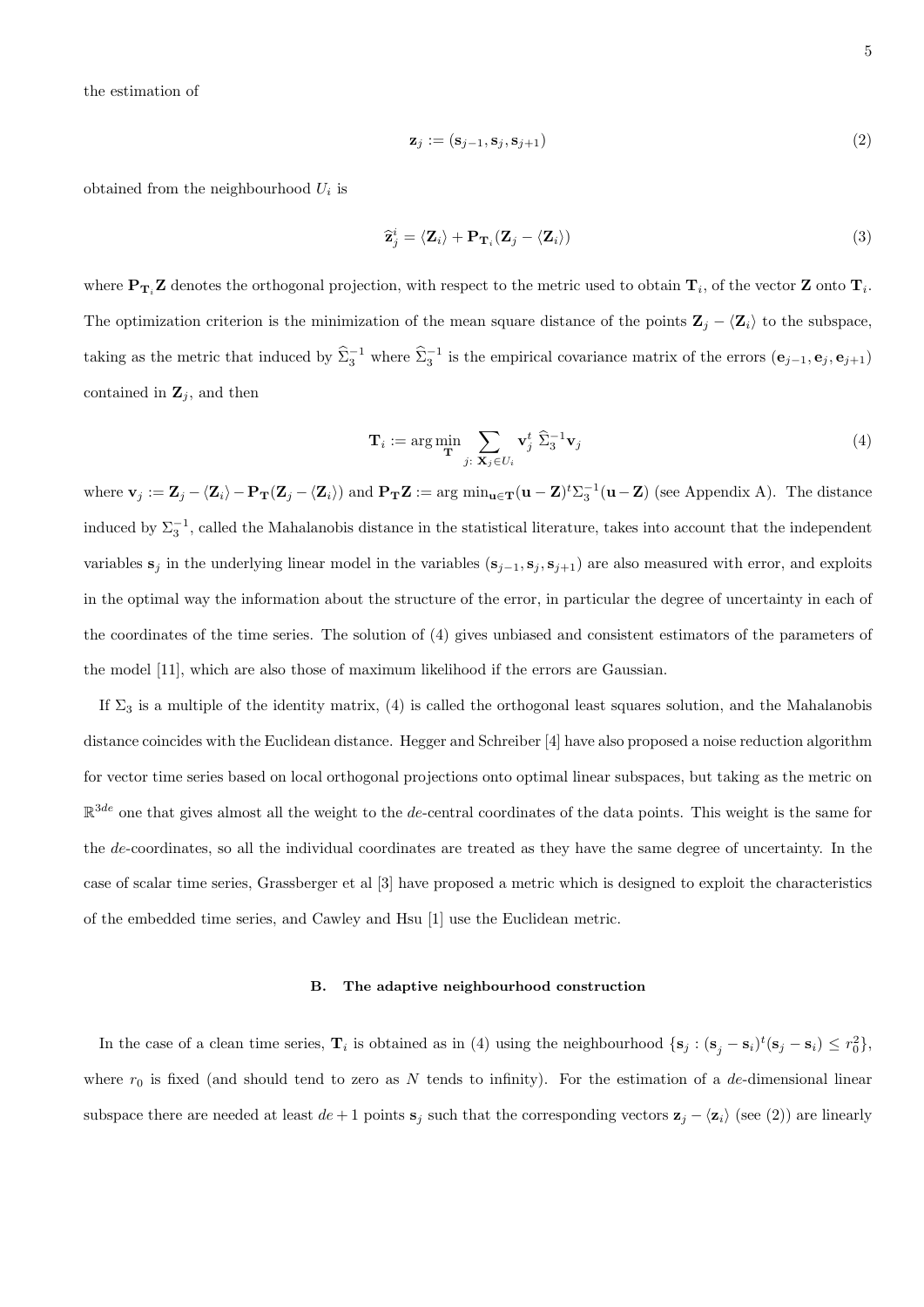independent. The value of  $r_0$  must guarantee this condition. Furthermore, since f is not a linear function the clean data do not belong to the tangent spaces, and the estimates of  $T_i$  have more statistical robustness if the number of points used is greater than  $de + 1$ .

For noisy time series, the optimal subspace obtained using the neighbourhood  $\{X_j : (X_j - X_i)^t (X_j - X_i) \leq r_0^2\}$  may be far from the optimal linear subspace for the clean data. This is due to the noise, which introduces false neighbours in the neighbourhoods, and it separates points which are close in the clean time series. The neighbourhoods must be sufficiently large as to guarantee that a significant portion of the data within them corresponds to close neighbours for the clean time series. It is desirable to eliminate from the neighbourhoods as many false neighbours as possible. Furthermore, the sizes of such neighbourhoods should be reduced in accordance with the noise reduction occurring as the iterative process progresses.

On the other hand, since the uncertainties of the individual coordinates of the time series may be different, the Euclidean distance is not the most appropriate for the construction of the neighbourhoods. We use the distance induced by  $\hat{\Sigma}_1^{-1}$  where  $\hat{\Sigma}_1$  is the estimate of the  $de \times de$  covariance matrix of the error in the time series **X**. This gives a neighbourhood of the form  $\{X: (X - X_i)^t\widehat{\Sigma}_1^{-1}(X - X_i) \leq r\}$  where r is a value which depends on the noise level and on the value  $r_0$  we consider suitable in the case of N noise-free data points. The value of r is fixed as small as possible while guaranteeing, with a given confidence level  $1 - \alpha_0$ , that the relevant information is contained in the neighbourhoods (see in Appendix B the details). Fig. 1 shows these neighbourhoods at two points of a noisy Henon time series.

#### C. Further details of the algorithm

### Estimation of  $\Sigma_1$  and  $\Sigma_3$ .

An estimate  $\hat{\Sigma}_3$  of the sample covariance matrix of the errors in  $\{Z_j, j = 2, ..., N-1\}$  is needed for the estimation of the subspaces  $\mathbf{T}_i$ . An estimate  $\Sigma_1$  of the sample covariance matrix of the errors in  $\{\mathbf{X}_j, j = 1, ..., N\}$  is needed in constructing the neighbourhoods  $U_i$ . We estimate the errors at iteration  $k > 1$  from the corrections made by the algorithm at such an iteration.

Let  $\{\hat{\mathbf{s}}_i^k, i = 1, ..., N\}$  be the cleaned time series at iteration k, which is also the input time series at iteration  $k+1$ , and let  $\hat{\mathbf{s}}_i^0 = \mathbf{X}_i$ ,  $i = 1, ..., N$ . At the first iteration we take  $\hat{\Sigma}_1 = \mathbf{I}$  where **I** is the  $de \times de$  identity matrix, and as  $U_i$ the neighbourhoods which contain a fixed percentage  $NP$  of the data points, corresponding to the points closest to  $\mathbf{X}_i$  in the Euclidean distance. The value of NP we choose depends on an a priori estimation of the noise level. At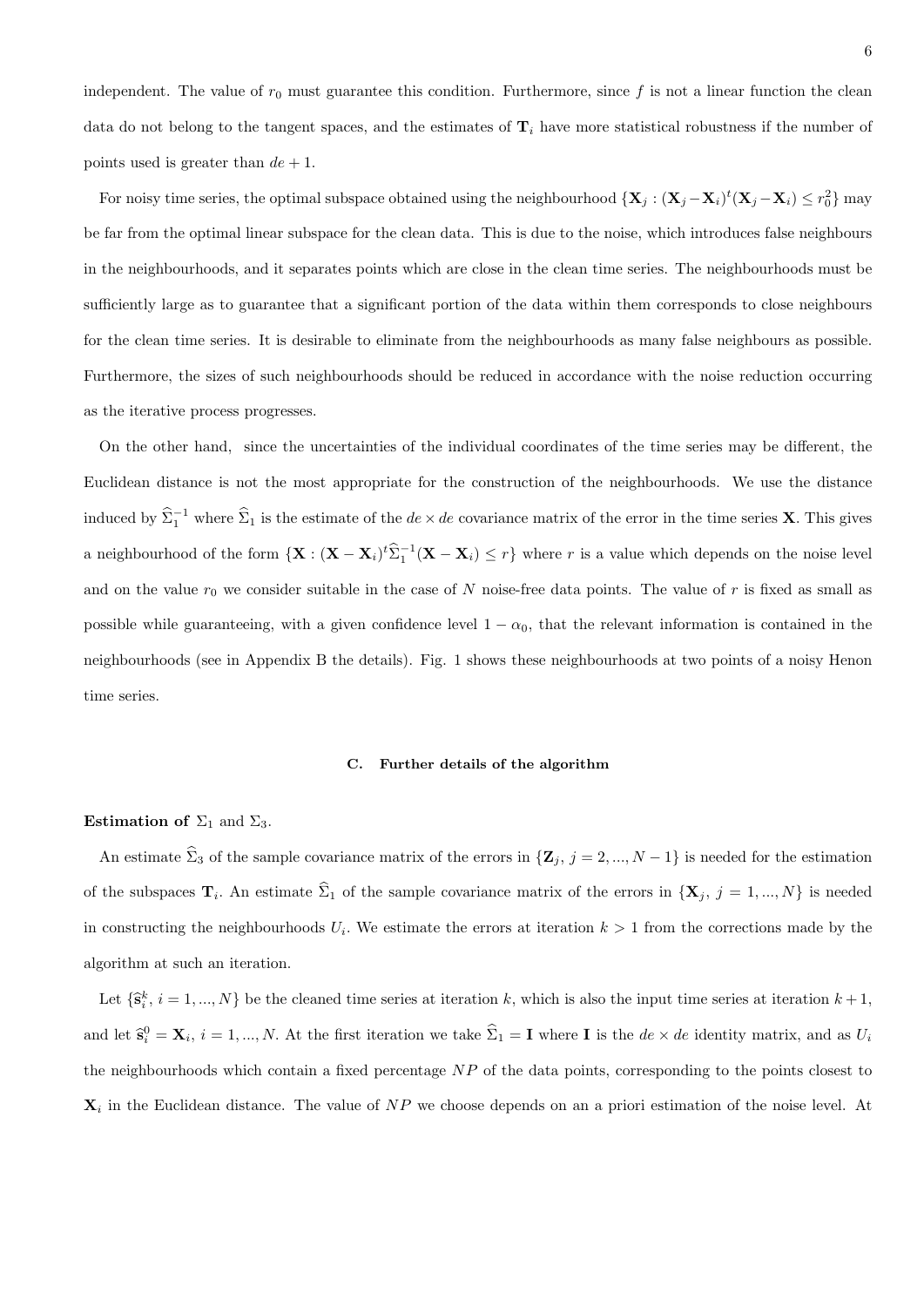iteration  $k + 1$ ,  $k > 1$ , we take as  $\widehat{\Sigma}_1$  the sample covariance matrix of the estimated errors

$$
\hat{\mathbf{e}}_j^k := \hat{\mathbf{s}}_j^k - \hat{\mathbf{s}}_j^{k-1}, \ \ j = 1, ..., N,
$$
\n(5)

at iteration k, and as  $\hat{\Sigma}_3$  the sample covariance matrix of its 3-embedding.

#### Minimum and maximum number of neighbours

We check that all the neighbourhoods  $U_i$  contain at least a given number  $N_{\min} \geq de + 1$  of neighbours, where  $N_{\text{min}}$  is a parameter of the algorithm. It applies to the final iterations mainly to compensate the reduced sizes of the confidence ellipsoids that for large noise amplitudes and large k result from the underestimation of the real errors by the estimated errors given by (5). This is because expression (5) reflects the convergence of the outputs of the algorithm, but does not incorporate the remaining errors contained in such outputs.

In the results of the next section the value of  $N_{\text{min}}$  taken at a given iteration is  $N_{\text{min}} := \max\{0.014N, N_{mean} - s_N\}$ where  $N_{mean}$  and  $s_N$  are the sample mean and the sample standard deviation of the distribution of the number of points within each  $U_i$  at that iteration.

Another parameter of the algorithm is the maximum  $N_{\text{max}}$  of the number of points permitted to be contained in a neighbourhood  $U_i$ . It serves to ensure that at initial iterations and for noise levels larger than 100%, the neighbourhoods do not contain too large a fraction of the data points. In the results of Section III we take  $N_{\text{max}} = 0.25N$ .

#### Embedding space

We have assumed that the dimension  $d$  of the space on which the unknown dynamics  $f$  is defined coincides with the number de of coordinates of the observed noisy time series (see in [20, 22] how to estimate d when it is unknown). However our algorithm can be adapted to the case  $d \neq de$ . Assume that the observed time series  ${X_i}$ ,  $i = 1, ..., N$   $\subset \mathbb{R}^{de}$  satisfies  $\mathbf{X}_i = g(\mathbf{s}_i) + \mathbf{e}_i$  where  $\{\mathbf{e}_i, i = 1, ..., N\} \subset \mathbb{R}^{de}$  is an unknown *i.i.d.* stochastic time series,  $\mathbf{s}_{i+1} = f(\mathbf{s}_i), i = 1, ..., N-1$ , where  $f : M \subset \mathbb{R}^d \to M$  is the unknown smooth dynamics, and  $g : M \subset \mathbb{R}^d \to \mathbb{R}^{de}$ is an unknown smooth vector function or observable. Then  $\mathbf{T}_i$  will be the best d-dimensional subspace instead of the best de-dimensional subspace (i.e. the matrix  $\bf{B}$  in expression (A1) in Appendix A has as columns the vectors  $\{w_{3de-d+1},...,w_{3de}\}\)$ . Furthermore if  $d > de$  and  $3de < 2d+1$  then the working space  $\mathbb{R}^{3de}$  (i.e. the 3-embedding of the time series) must be replaced by  $\mathbb{R}^{(2m+1)de}$  with m such that  $(2m+1)de > 2d+1$  in order to guarantee we have a good reconstruction [23] of the unknown dynamics.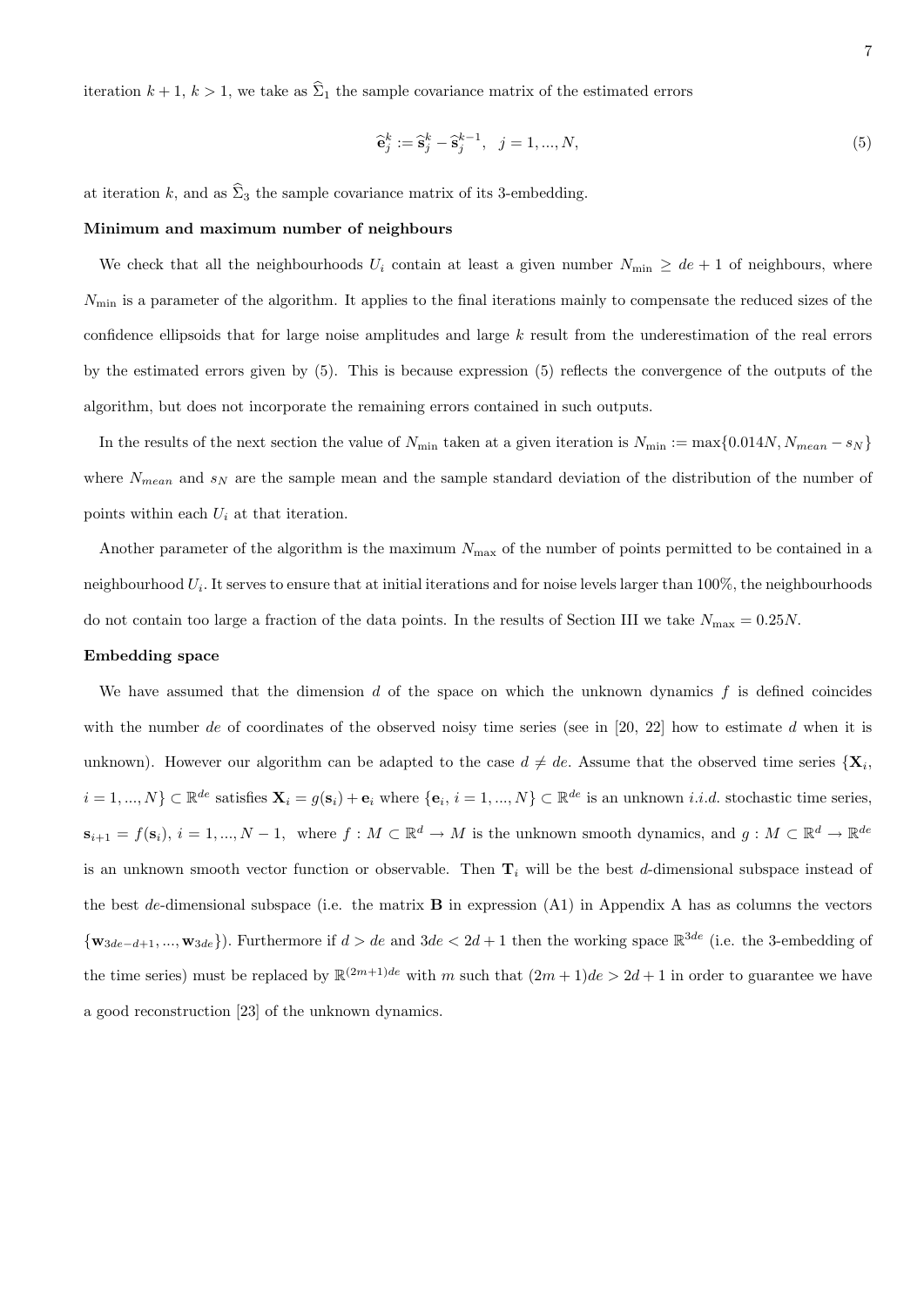#### III. NUMERICAL RESULTS

In this section we show the results obtained applying our algorithm to time series generated by Hénon and Lorenz dynamics corrupted by noise. The Hénon map is given by the equations

$$
x_1(k+1) = 1 - ax_1(k)^2 + x_2(k), \quad x_2(k+1) = bx_1(k), \tag{6}
$$

and we take the parameter values  $a = 1.4$  and  $b = 0.3$ . The Lorenz dynamics is defined by

$$
x_1' = \sigma(x_2 - x_1), \ x_2' = x_1(R - x_3) - x_2, \ x_3' = x_1x_2 - bx_3,
$$

The equations were integrated using a fourth order Runge-Kutta algorithm with an integration step of  $\Delta t = 0.001$ . The values used for the sampling time  $\tau$  and the parameters  $\sigma$ , R, and b are given in Table II.

In all the examples below, we use uncorrelated and heteroskedastic errors with Gaussian distributions. For the construction of the neighbourhoods we take  $\alpha_0 = 0.01$  (see Appendix B).

We quantify the noise removed by the algorithm using the pointwise distance between the clean s and the cleaned  $\hat{s}$  time series

$$
d_P(\mathbf{s}, \widehat{\mathbf{s}}) := \left(\frac{1}{N} \sum_{i=1}^N \left(\|\widehat{\mathbf{s}}_i - \mathbf{s}_i\|_2\right)^2\right)^{1/2}.
$$

If  $d_P (s, \hat{s}) < d_P (s, X)$  then the noise level in  $\hat{s}$  is less than the noise level in the input time series X. The percentage of global pointwise noise reduction is  $R_p := 100 \left(1 - \frac{d_P(s,\hat{s})}{d_P(s,X)}\right)$  and that corresponding to the *j*th coordinate is  $(R_P)_j := 100 \left(1 - \frac{d_P((s)_j, \hat{s})_j}{d_P((s)_j, \hat{X})_j}\right)$  $\frac{d_P((\mathbf{s})_j,(\mathbf{\hat{s}})_j)}{d_P((\mathbf{s})_j,(\mathbf{X})_j)}$  where

$$
d_P((\mathbf{s})_j, (\widehat{\mathbf{s}})_j) := \left(\frac{1}{N} \sum_{i=1}^N ((\widehat{\mathbf{s}}_i)_j - (\mathbf{s}_i)_j)^2\right)^{1/2}, \ j = 1, ..., de.
$$

Notice that these measures require knowledge of the clean time series. We use such knowledge only to quantify the noise level reduction. This information is used neither in the noise reduction scheme nor in deciding when the algorithm must stop. Thus the algorithm may work on data generated by an unknown process. The stopping criterion we use is related to our adaptive neighbourhood construction. As the iterations increase, the remaining noise level and the size of the neighbourhood  $U_i$  must decrease. A clear indication that further iterations of the algorithm will not reduce the remaining noise is the stabilization of the mean number of points in the neighbourhoods.

We focus our attention on time series of short lengths corrupted by noises with large amplitudes. We intend to show through numerical experiments that the combination of the measurement error theory and the adaptive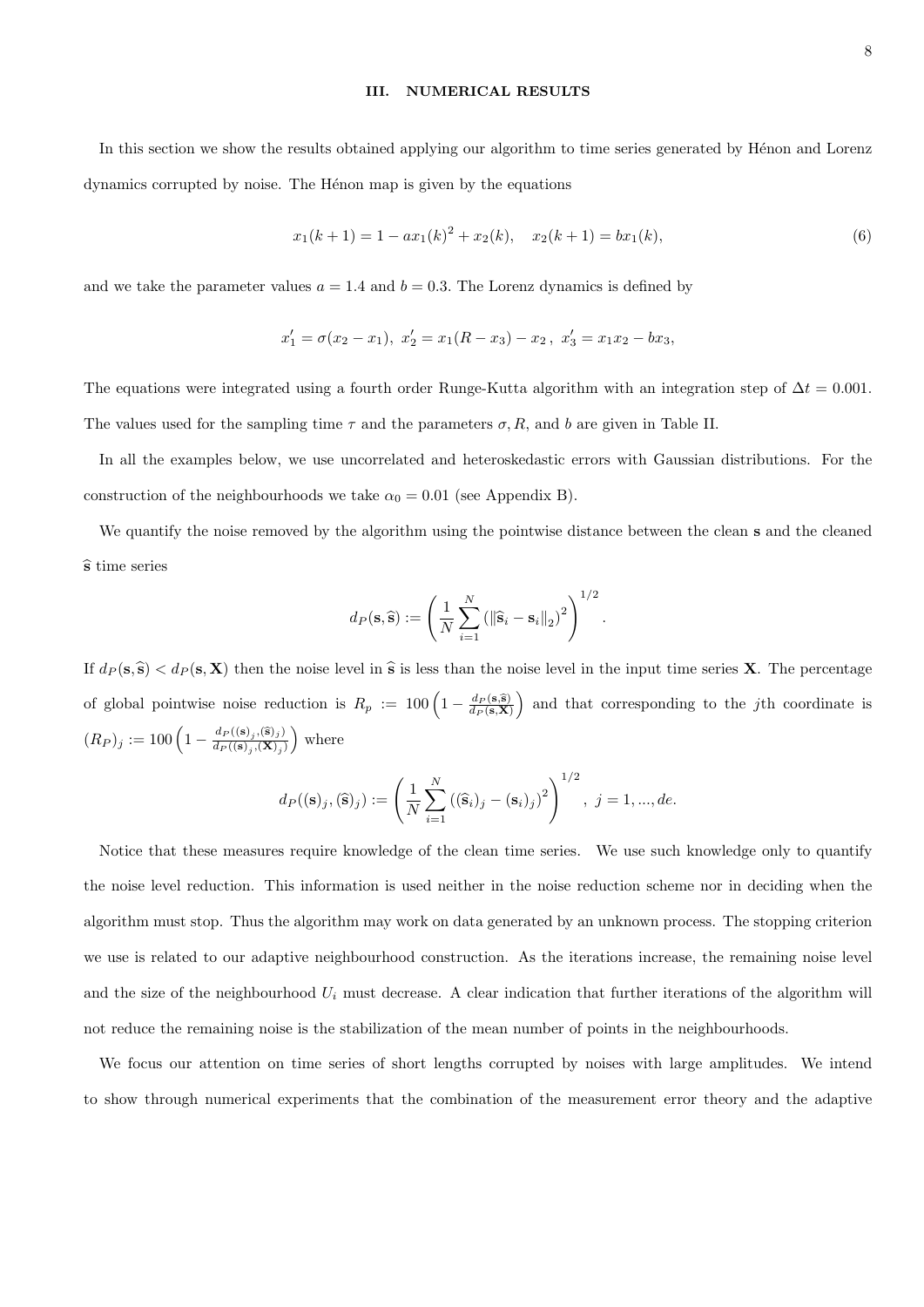neighbourhood construction allows us to reduce noises having large amplitudes in one of the components especially if the other components of the time series are corrupted by noises of smaller amplitudes.

The results for a Henon time series corrupted by noise of large amplitude (up to 300%) in the second component and by noise of small or moderate amplitude in the first component are shown in Table I. For short length time series and high noise levels the results of the algorithm depend strongly on the realization of the error term, and also on the clean time series considered. Thus the noise level reduction achieved by any noise reduction algorithm must be understood in terms of the distribution of the output of the algorithm. For this reason we give as results the sample mean  $\langle (R_p)_2 \rangle$  and the sample standard deviation  $s_{(R_p)_2}$  of  $(R_p)_2$  obtained from 50 noisy time series.

The results show values of  $\langle (R_p)_2 \rangle$  higher than 80% in all the cases. These values increase with N whereas  $s_{(R_p)_2}$ decreases with N. For noise levels  $(NL)_2$  up to 200% the  $\langle (R_p)_2 \rangle$  achieves values greater than 90% for time series with  $N = 5000$ . The results are very good even for time series of only 500 data points, although they present greater variability. For instance, for  $N = 500$  and  $NL = (5\%, 200\%)$  we obtain  $\langle (R_p)_2 \rangle = 85.00\%$  and  $s_{(R_p)_2} = 3.14$ , and the 50 values of  $(R_P)_2$  belong to the interval  $(72.2\%, 89.62\%).$ 

Fig. 2 show the output of the algorithm for one of the 50 noisy time series corresponding to a noise level  $NL =$  $(10\%, 300\%)$  and  $N = 500$ . The figure shows that even for a time series having such a large noise level and such a short length the algorithm is able to recover a significant part of the geometric structure of the clean time series.

The use of adaptive neighbourhoods is more relevant for noises of large amplitude. Then the mean number of neighbours in the initial iterations may be close to  $N_{\text{max}}$  whereas in the final iterations it is stabilized and close to  $N_{\text{min}}$ . For instance, for a Henon time series with  $N = 1000$  and  $NL = (10\%, 300\%)$ , the mean number of neighbours in  $U_i$  at the first iteration is  $N_{\text{max}} = 250$  and at iteration 20 this mean number is only 25.

Another measure of noise reduction standard in the noise reduction literature is based on the deviation of the time series from the deterministic behaviour. It assumes that the dynamics  $f$  is known and is defined through

$$
d_{dyn}(\widehat{\mathbf{s}}) := \left(\frac{1}{N-1} \sum_{i=1}^{N-1} \left(\|\widehat{\mathbf{s}}_{i+1} - f(\widehat{\mathbf{s}}_i)\|_2\right)^2\right)^{1/2}.
$$
\n(7)

If  $d_{dyn}(\hat{s}) < d_{dyn}(X)$  then the cleaned time series emulates better the dynamics than does the input time series. The percentage of global dynamical noise reduction is  $R_{dyn} := 100 \left(1 - \frac{d_{dyn}(\hat{s})}{d_{dyn}(X)}\right)$  and that corresponding to the jth coordinate is  $(R_{dyn})_j := 100 \left(1 - \frac{(d_{dyn}(\mathbf{\hat{s}}))_j}{(d_{dyn}(\mathbf{X}))}\right)$  $(d_{dyn}(\mathbf{X}))_j$ where

$$
(d_{dyn}(\widehat{\mathbf{s}}))_j := \left(\frac{1}{N-1} \sum_{i=1}^{N-1} \left( (\widehat{\mathbf{s}}_{i+1})_j - (f(\widehat{\mathbf{s}}_i))_j \right)^2 \right)^{1/2}, j = 1, ..., de.
$$

If f is unknown a measure  $\widehat{R}_{dyn}$  of the dynamical noise reduction is obtained by replacing f in (7) by its local linear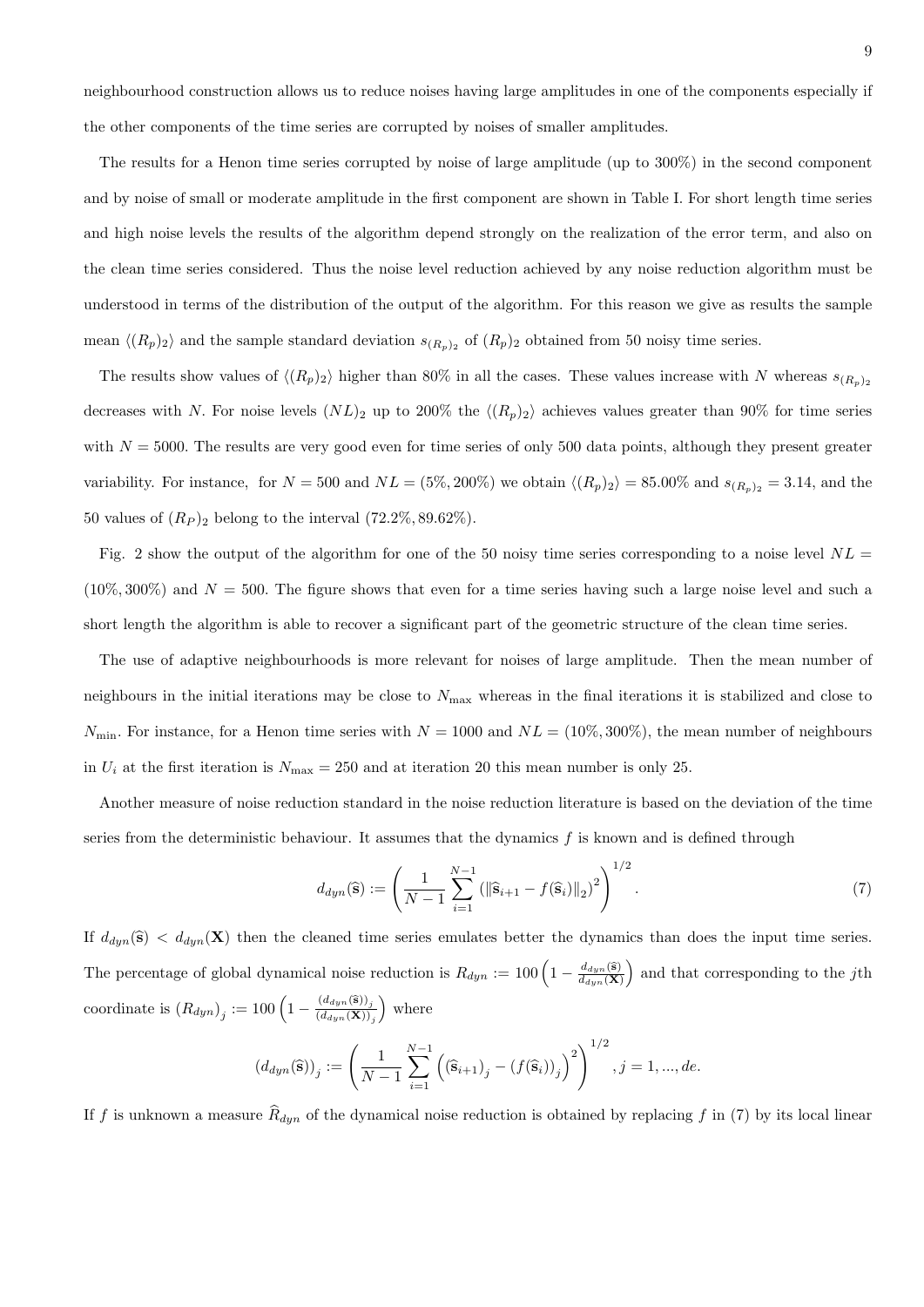estimations.

The values of  $\langle R_p \rangle$ ,  $\langle R_{dyn} \rangle$ , and  $\langle (R_{dyn})_2 \rangle$  for the time series of Table I differ slightly from  $\langle (R_p)_2 \rangle$  and are omitted for the sake of clarity. The only significant difference is for  $NL = (50\%, 300\%)$ , where the values of  $\langle R_p \rangle$  and  $\langle R_{dyn} \rangle$ are around 60% and 70% respectively, which are values significantly smaller than the values of  $\langle (R_P)_2 \rangle$  in Table I.

We have tested in all these examples that the stopping criterion based on the stabilization of the mean number of points within the neighbourhoods gives results analogous to those obtained using as the stopping criterion the stabilization of  $R_P$  or  $R_{dyn}$ , which criteria require knowledge of the clean time series or f. A stopping criterion based on the stabilization of  $\hat{R}_{dyn}$ , which does not require additional information, gives poorer results because  $\hat{R}_{dyn}$  stabilizes at high values even when  $R_p$  and  $R_{dyn}$  indicate that the algorithm is still able to reduce a significant part of the remaining noise.

Our algorithm estimates very effectively the initial noise levels in each of the components of a noisy time series. Such estimations are given by  $\widehat{(NL)}_j := \sqrt{\frac{\sum_{i=1}^N ((\mathbf{X}_i - \hat{\mathbf{s}}_{i})_j)^2}{N_1((\hat{\mathbf{s}}_i)^2)}}$  $\sum_{i=1}^{i=1} \left(\langle \hat{\mathbf{s}}_i \rangle_j \right)^2$ ,  $j = 1, ..., de$ . For instance, the mean of the values of  $((\widetilde{NL})_1, (\widetilde{NL})_2)$  obtained from 50 noisy time series of 1000 data points with an initial noise levels  $NL = (2\%, 100\%)$ are  $\widehat{NL} = (2.012\%, 100.803\%)$  and the corresponding standard deviations are  $(0.074, 2.89)$ .

Some results obtained for Lorenz time series are shown in Table II. These two examples differ in the values of the parameters in the Lorenz dynamics, and in the sampling times. In both cases  $NL = (100\%, 10\%, 5\%)$  so the noise level is large in the first component and moderate in the other two components. In fact, since the mean value of the z component of the clean time series is not zero,  $(NL)_3 = 5\%$  is equivalent to 15% noise level in terms of the standard deviation of z in the clean time series. In this case f is unknown and the values of  $\langle R_{dyn} \rangle$  and  $\langle (R_{dyn})_1 \rangle$ of the table are obtained by approximating f using the fourth order Runge-Kutta method used to generate the clean time series. The values of the dynamical noise reduction are significant greater than the values of pointwise noise reduction, achieving values of  $\langle (R_{dyn})_1 \rangle$  close to 95% for the second set of parameters, for all the lengths considered. Fig. 3 show the output of one of the noisy time series of Table II. It can be seen that the algorithm is able to recover a significant part of the geometric structure and the dynamics of the clean time series.

### IV. CONCLUSIONS

We have proposed a noise reduction algorithm that combines the measurement error models theory with an adaptive neighbourhoods selection based on a statistical test. The algorithm works efficiently for short time series corrupted by noises of large amplitude. The results could be improved were consideration of nonlinearity effects added to our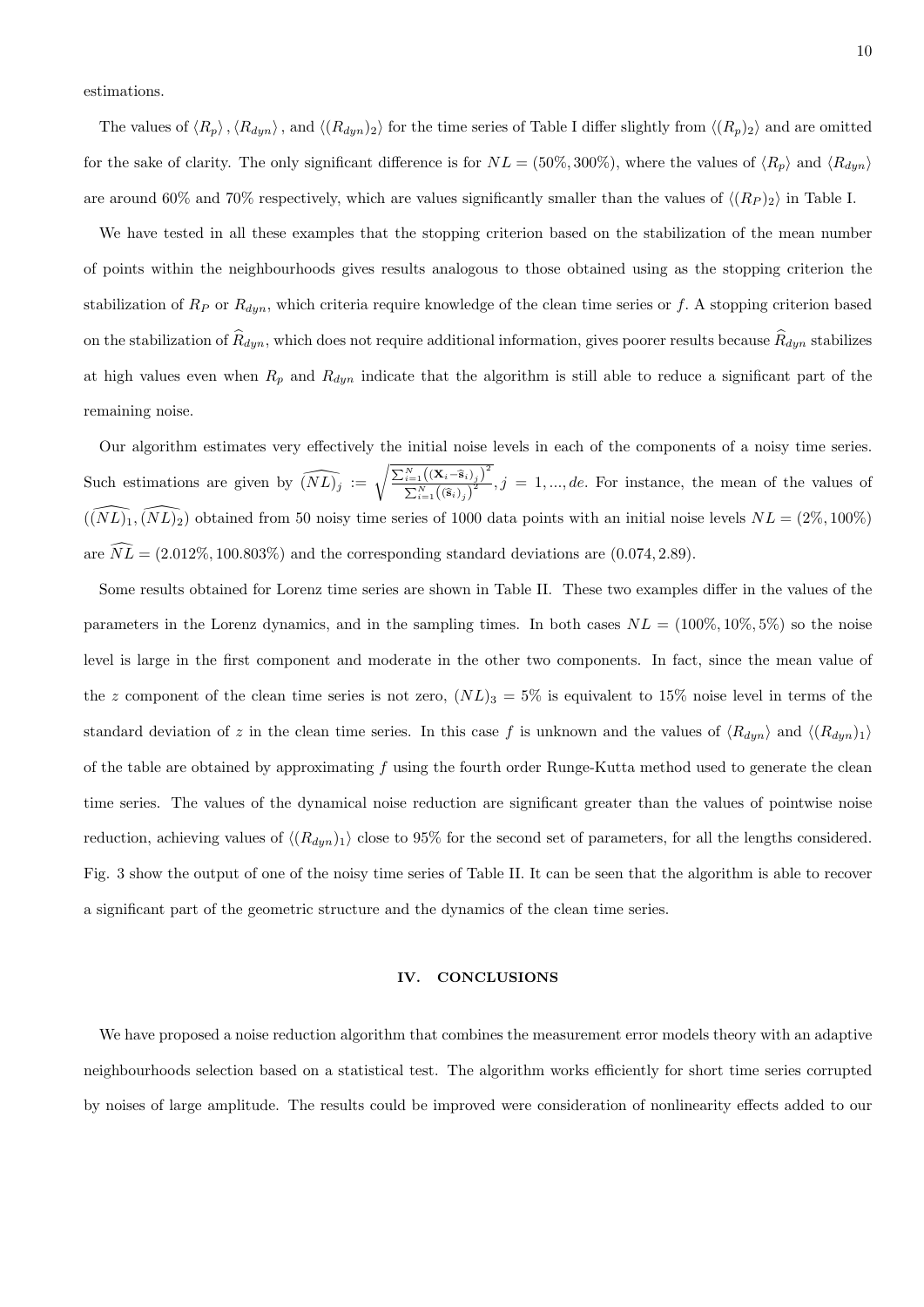adaptive neighbourhood method. The size of the neighbourhoods should be fixed as a compromise between the effects of nonlinearity (see [3]) and the amount of information in the neighbourhoods.

Our results show the possibility of detection and forecasting of deterministic scalar time series of small amplitudes buried in observational noises of amplitudes much larger than that of the signal if they are coupled through a smooth dynamical system to other state variables which can be observed with lower uncertainties. The high performance of our algorithm for short length time series gives hope that the scope of application of this method might extend to research in the social sciences.

# APPENDIX A: TECHNICAL DETAILS

# (i) Estimation of the best subspaces and the projection matrix

The solution of (4) is (see Appendix in Ref. [10])  $\mathbf{T}_i := span\{\Sigma_3 \mathbf{w}_1, ..., \Sigma_3 \mathbf{w}_{de}\}\$  where  $\{\mathbf{w}_1, ..., \mathbf{w}_{3de}\}\$  is an orthonormal basis of eigenvectors of the matrix  $M_{ZZ} := \frac{1}{\#U_i} \sum_{j: \mathbf{x}_j \in U_i} (\mathbf{Z}_j - \langle \mathbf{Z}_i \rangle)(\mathbf{Z}_j - \langle \mathbf{Z}_i \rangle)^t$  in the metric of  $\widehat{\Sigma}_3$ , i.e.

$$
M_{\mathbf{ZZW}}j = \lambda_j \widehat{\Sigma}_3 \mathbf{w}_j, \ j = 1, ..., 3de \quad \text{and} \quad \mathbf{w}_j \widehat{\Sigma}_3 \mathbf{w}_k = \delta_{jk}, \quad j, k = 1, ..., 3de
$$

where  $\lambda_1 \geq \ldots \geq \lambda_{3de}$  are the corresponding eigenvalues. Such a basis of eigenvectors is given by the columns of the matrix  $Q\Lambda^{-1/2}H$ , where  $Q$  is a matrix whose columns are an orthonormal basis of eigenvectors of  $\hat{\Sigma}_3$  (in the Euclidean metric),  $\Lambda$  is the diagonal matrix of eigenvalues of  $\widehat{\Sigma}_3$ , and the columns of H are an orthonormal basis of eigenvectors of the matrix  $\Lambda^{-1/2} Q^t M_{\mathbf{Z} \mathbf{Z}} Q \Lambda^{-1/2}$ .

The matrix of the projection onto the subspace  $\mathbf{T}_i$  is  $\mathbf{I} - \widehat{\Sigma}_3 \mathbf{BB}^t$  where **I** is the  $3de \times 3de$  identity matrix and **B** is the matrix whose columns are  $\{w_{2de+1}, ..., w_{3de}\}$ . Then (3) can be written as

$$
\hat{\mathbf{z}}_j^i = \mathbf{Z}_j - \hat{\Sigma}_3 \mathbf{B} \mathbf{B}^t (\mathbf{Z}_j - \langle \mathbf{Z}_i \rangle) \text{ for } \mathbf{X}_j \in U_i
$$
\n(A1)

#### (ii) The problem of multiple 3de-dimensional estimations

Since any point  $\mathbf{X}_j$  belongs to many neighbourhoods  $U_i$ , we take the average of all the values  $\{\hat{\mathbf{z}}_j^i : \mathbf{X}_j \in U_i\}$  (see (3)) as the final estimation of  $z_j$ , i.e.

$$
\widehat{\mathbf{z}}_j := \frac{1}{\#\{i : \mathbf{X}_j \in U_i\}} \sum_{\{i : \mathbf{X}_j \in U_i\}} \widehat{\mathbf{z}}_j^i, \ j = 2, ..., N - 1. \tag{A2}
$$

This is a 3de-dimensional time series that is not the 3-embedding of a de-dimensional time series, so there remains the problem of estimating the deterministic part of the observed time series.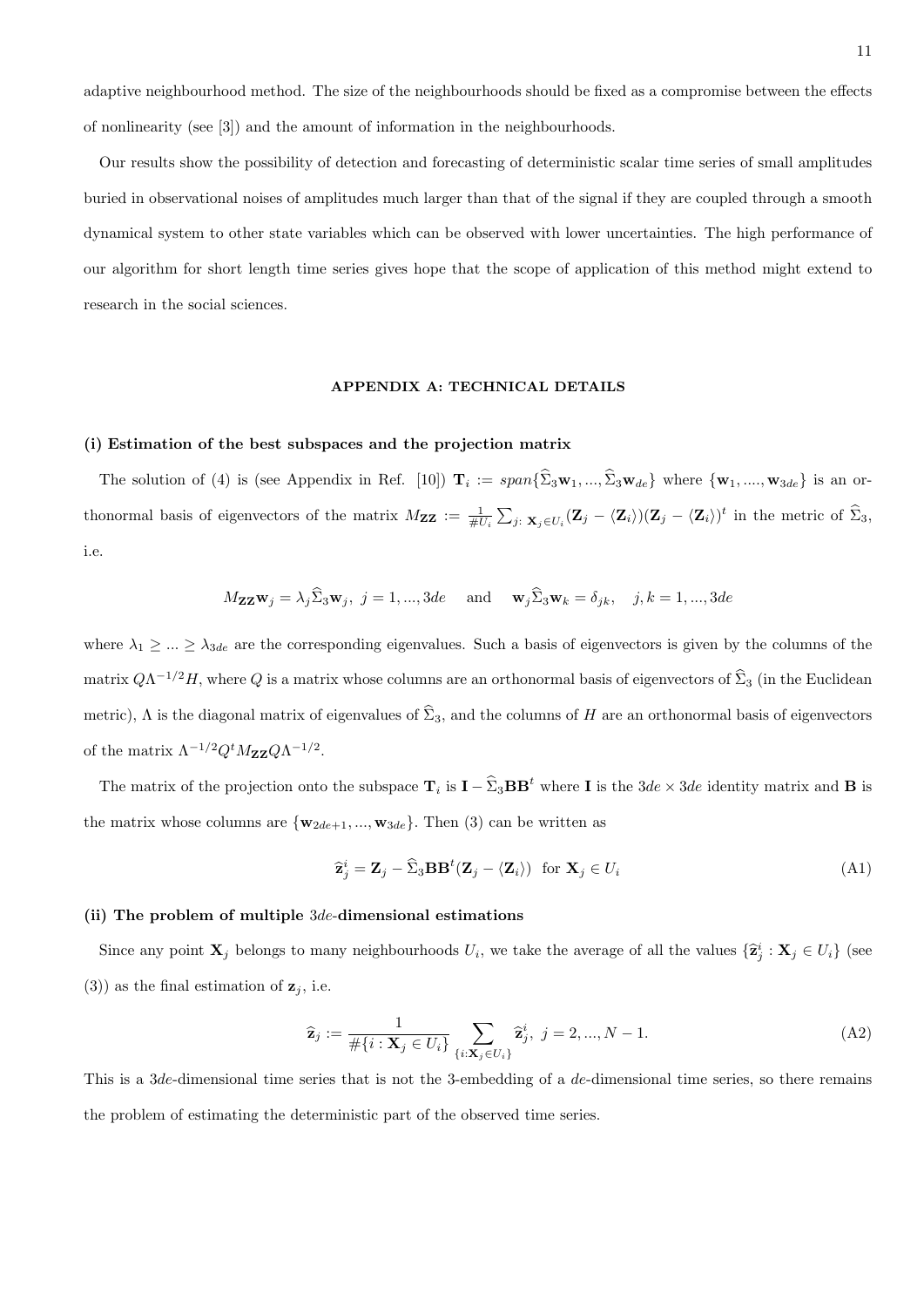### (iii) The estimation of the deterministic component

Let  $(\hat{\mathbf{z}}_j)_i$  denote the *i*th coordinate of  $\hat{\mathbf{z}}_j$ , j = 2, ..., N − 1. Since  $\hat{\mathbf{z}}_j = (\hat{\mathbf{s}}_{j-1},\hat{\mathbf{s}}_j,\hat{\mathbf{s}}_{j+1})$  this time series gives as estimations of  $(\mathbf{s}_j)_i$ ,  $j = 3, ..., N-2$ , the three values  $(\hat{\mathbf{z}}_{j-1})_{2de+i}$ ,  $(\hat{\mathbf{z}}_j)_{de+i}$ , and  $(\hat{\mathbf{z}}_{j+1})_i$ . These are the estimations of  $s_i$  obtained from the past, the present, and the future. We take a weighted average of these three values as the estimation of  $(\hat{\mathbf{s}}_j)_i$ ,  $i = 1, ..., de$ , with weights  $w_i^i, l = 1, ..., 3$  related with the sample variances of the coordinates of the corrections  $\epsilon := \mathbf{Z} - \widehat{\mathbf{z}}$  and then

$$
\left(\widehat{\mathbf{s}}_{j}\right)_{i} = \sum_{l=1}^{3} w_{l}^{i} \left(\widehat{\mathbf{z}}_{j-1+(l-1)}\right)_{(3-l)de+i} \quad \text{for } j = 3, ..., N-2; \quad i = 1, ..., de. \tag{A3}
$$

This cleaned time series  $\{\hat{\mathbf{s}}_j, j = 1, ..., N\}$  will be the input time series in the next iteration of the algorithm.

The combination of the averages (A2) and (A3) increases the statistical robustness of the estimations, without requiring controls for avoiding large corrections as do many noise reduction algorithms. These smoothing devices partially overcome the problems of the maximum likelihood estimates pointed out by K. Judd [12].

### APPENDIX B: THE ADAPTIVE NEIGHBOURHOOD CONSTRUCTION

If we assume that the errors  $\{\mathbf{e}_i\}$  have a  $N(0, \Sigma_1)$  distribution then  $(\mathbf{X}_i - \mathbf{s}_i)^t \Sigma_1^{-1} (\mathbf{X}_i - \mathbf{s}_i)$  has a  $\chi^2$ -distribution with de degrees of freedom, and

$$
\{ \mathbf{X} : (\mathbf{X} - \mathbf{X}_i)^t \Sigma_1^{-1} (\mathbf{X} - \mathbf{X}_i) \leq \chi_{de}^2(\alpha_0) \}
$$

provides a  $100(1 - \alpha_0)\%$  confidence ellipsoid for  $s_i$ , where  $\chi^2_{de}(\alpha_0)$  is the number such that  $\Pr{\chi^2_{de} > \chi^2_{de}(\alpha_0)} = \alpha_0$ .

Since in general  $\Sigma_1$  is unknown, it is replaced by the sample covariance matrix  $\hat{\Sigma}_1$ . Let  $T^2 := (\mathbf{X}_i - \mathbf{s}_i)^t \hat{\Sigma}_1^{-1} (\mathbf{X}_i - \mathbf{s}_i)$ . Then  $\frac{(N-de)}{de(N-1)}T^2$  is distributed (see [24] page 176) as an F distribution with degrees of freedom de and  $N-de$ . A  $100(1 - \alpha_0)$ % confidence ellipsoid for  $s_i$  is given by

$$
\left\{ \mathbf{X} : (\mathbf{X} - \mathbf{X}_i)^t \widehat{\Sigma}_1^{-1} (\mathbf{X} - \mathbf{X}_i) \le \frac{de (N-1)}{N-de} F_{de;N-de}(\alpha_0) \right\} = \n\left\{ \mathbf{X} : \sum_{j=1}^{de} \left( \frac{(\mathbf{Y} - \mathbf{Y}_i)_j}{\sqrt{f_0 d_j}} \right)^2 \le 1 \right\}
$$

where  $Y = M<sup>t</sup>X$ ,  $(Y)<sub>j</sub>$  is the j<sup>th</sup> coordinate of Y, M is a matrix whose columns are an orthonormal basis of eigenvectors of  $\hat{\Sigma}_1$ ,  $\{d_j, j = 1, ..., de\}$  are the eigenvalues of  $\hat{\Sigma}_1$ , and  $f_0 := \frac{de(N-1)}{N-de} F_{de;N-de}(\alpha_0)$ . It is an ellipsoid centred at  $\mathbf{X}_i$ , whose axes are the eigenvectors of  $\hat{\Sigma}_1$  and with jth semi-axis of length  $\sqrt{f_0 d_j}$  (see Fig. 4(a)). Since we want a confidence ellipsoid for the points  $\{s_j : (s_j - s_i)^t (s_j - s_i) \le r_0^2\}$  we take  $2\sqrt{f_0 d_j} + r_0$  as the length of the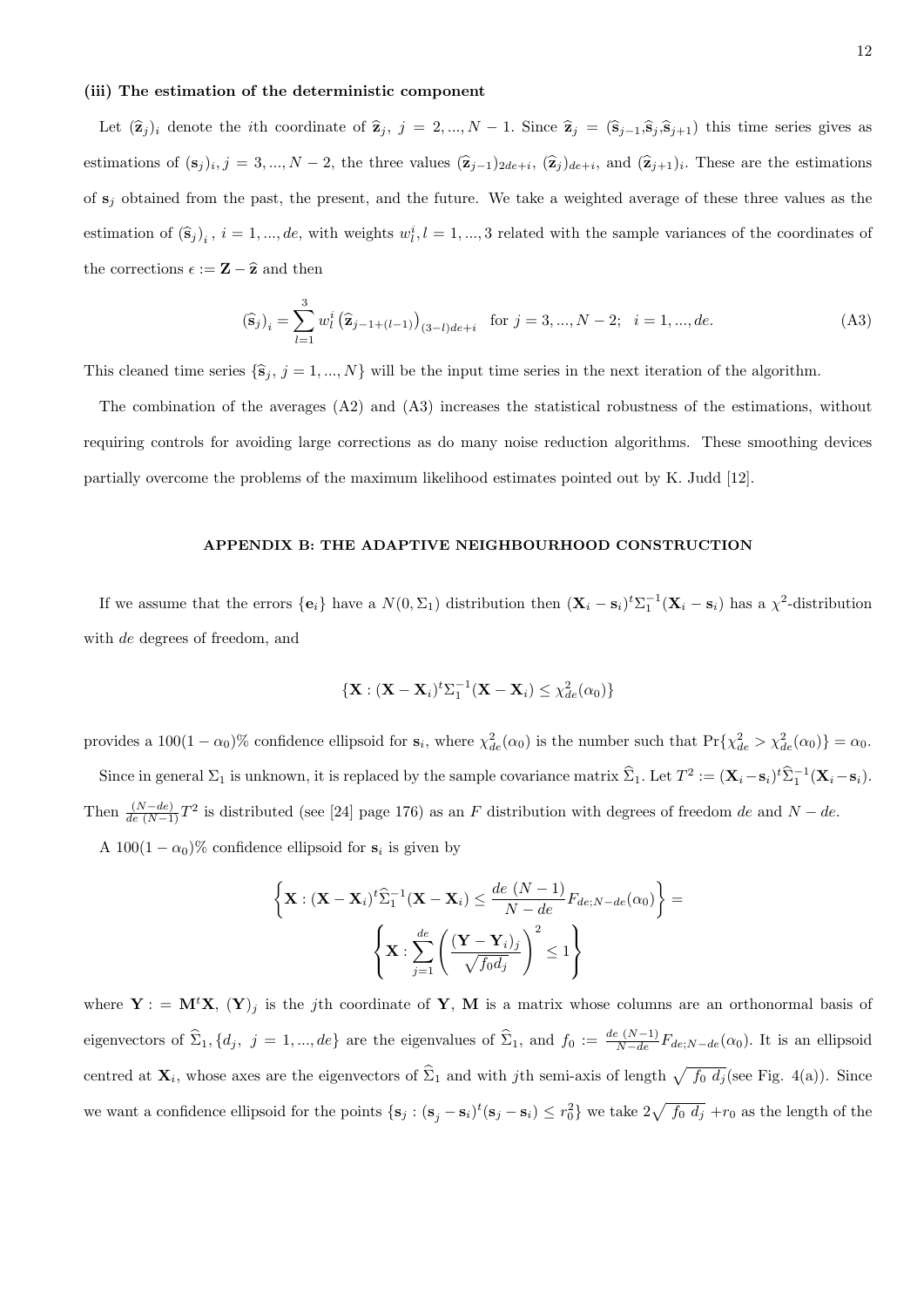jth semi-axis instead of  $\sqrt{f_0 d_j}$  (see Fig. 4(b)), and therefore

$$
U_i := \left\{ \mathbf{X} : \sum_{j=1}^{de} \left( \frac{(\mathbf{Y} - \mathbf{Y}_i)_j}{2\sqrt{f_0 d_j} + r_0} \right)^2 \le 1 \right\} \subset \mathbb{R}^{de}
$$
 (B1)

is the neighbourhood of  $\mathbf{X}_i$  that we consider.

We refine this neighbourhood slightly by removing from  $U_i$  those points which are neighbours only due to the noise. We construct a neighbourhood  $V_i \subset \mathbb{R}^{3de}$  of  $\mathbb{Z}_i$  using the same procedure we use to build the neighbourhood  $U_i$  of  $\mathbf{X}_i$ , and we remove from  $U_i$  the points  $\mathbf{X}_j$  for which  $\mathbf{Z}_j = (\mathbf{X}_{j-1}, \mathbf{X}_j, \mathbf{X}_{j+1}) \notin V_i$ .

A parameter needed for the construction of the neighbourhoods  $U_i$  at each iteration is  $r_0$ . In the results of Section III we take  $r_0 = r_{mean} + s_r$  where  $r_{mean}$  and  $s_r$  are the sample mean and the sample standard deviation of the distribution of radii corresponding to the minimum radius r needed to get 0.014N neighbours in the balls centred at  $\mathbf{X}_i$ ,  $i = 1, \dots N$ , and with radius r with respect to the Euclidean metric. Since the noise is reduced as the iterations increase, the value of  $r_0$  decreases.

### ACKNOWLEDGMENTS

This research has been supported by the Ministerio de Ciencia y Tecnología, research project MTM2006-023721.

- [1] R. Cawley and G-H Hsu, Phys. Rev. A 46, 3057 (1992).
- [2] M. Davies, Physica D 79, 174 (1994).
- [3] P. Grassberger, R. Hegger, H. Kantz, C. Schaffrath and T. Schreiber, Chaos 3, 127 (1993).
- [4] R. Hegger and T. Schreiber, Phys. Lett. A **170**, 305 (1992).
- [5] E. J. Kostelich and T. Schreiber, Phys. Rev. E 48, 1752 (1993).
- [6] E. J. Kostelich and J. A. Yorke, Phys. Rev. A 38, 1649 (1988).
- [7] E. J. Kostelich and J. A. Yorke, Physica D 41, 183 (1990).
- [8] T. Sauer, Physica D 58, 193 (1992).
- [9] L. Jaeger and H. Kantz, Chaos 6, 449 (1996).
- [10] M. E. Mera and M. Morán, Chaos 16, 013116 (2006).
- [11] W. A. Fuller, Measurement error models. Wiley Series in Probability and Statistics. (John Wiley & Sons, 2006).
- [12] K. Judd, Phys. Rev. E 75, 036210 (2007).
- [13] A. Kern, W-H Steeb and R. Stoop, Int. J. Modern Phys. C 11, 125 (2000).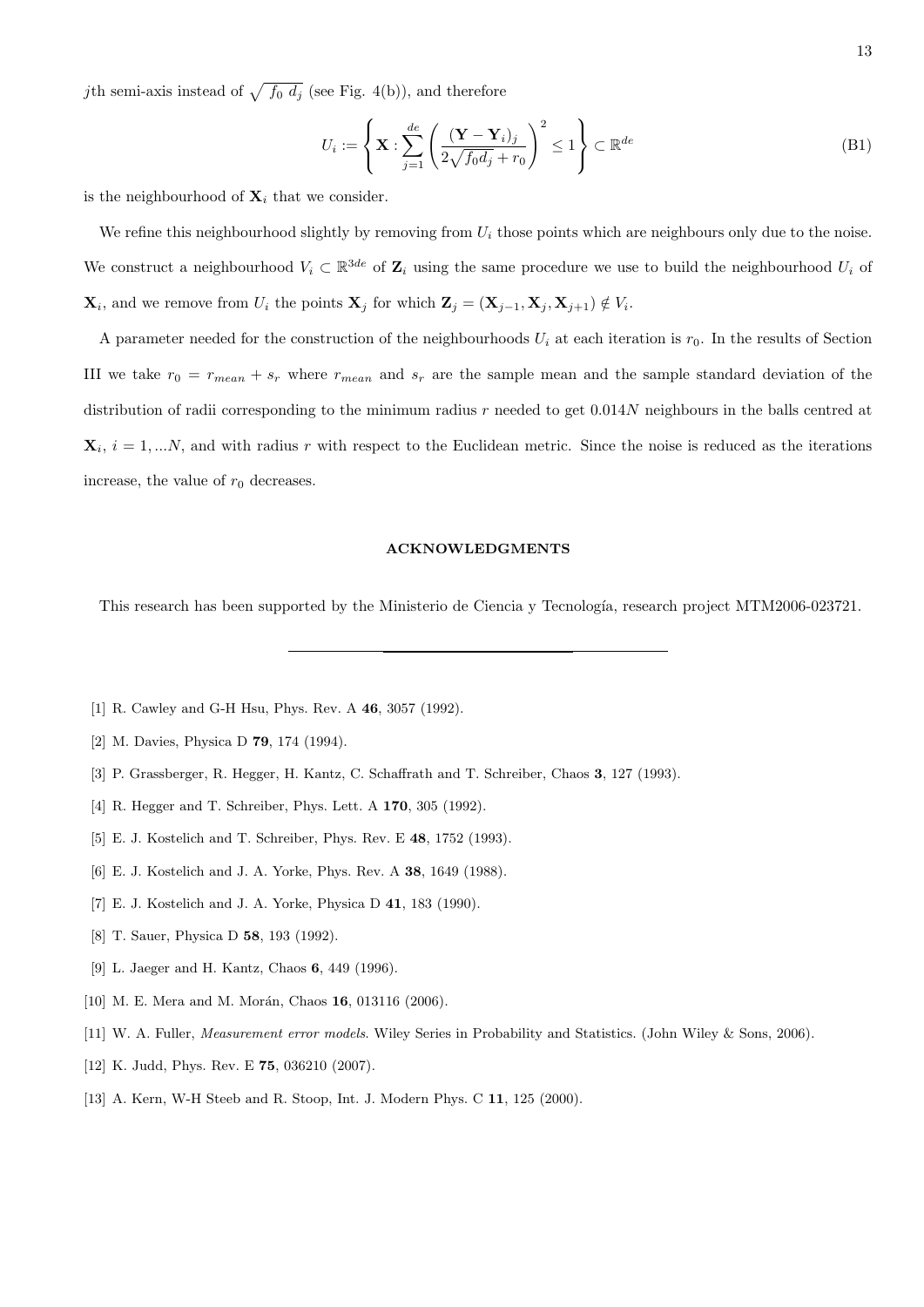- [14] Y. Ephraim, IEEE Trans. Speech Audio Process. 3, 251(1995).
- [15] M.T. Johnson and R.J. Povinelli, Physica D 201, 306 (2005).
- [16] X. Luo, J. Zang and M. Small, Phys. Rev. E 72, 046710 (2005).
- [17] L. Matassini, H. Kantz, J. Holyst and R. Hegger Phys. Rev. E 65, 021102 (2002).
- [18] J-P. Eckmann, S. O. Kamphorst, D. Ruelle and S. Ciliberto, Phys. Rev. A 34, 4971 (1986).
- [19] M. E. Mera and M. Morán, Erg. Theory Dyn. Syst. 20, 531 (2000).
- [20] M. E. Mera and M. Morán, J. Stat. Phys. 106, 125 (2002).
- [21] M. E. Mera and M. Morán, J. Math. Anal. Appl. 235, 454 (1999).
- [22] A. Leontitsis, T. Bountis and J. Pagge, Chaos 14, 106 (2004).
- [23] F. Takens in *Dynamical Systems and turbulence*, edited by D. A. Rang and L. -S. Young, Lecture Notes in Mathematics Vol. 898 (Springer, Berlin, 1981), pp. 366-381.
- [24] T. W. Anderson, An Introduction to Multivariate Statistical Analysis (John Wiley & Sons, 2003).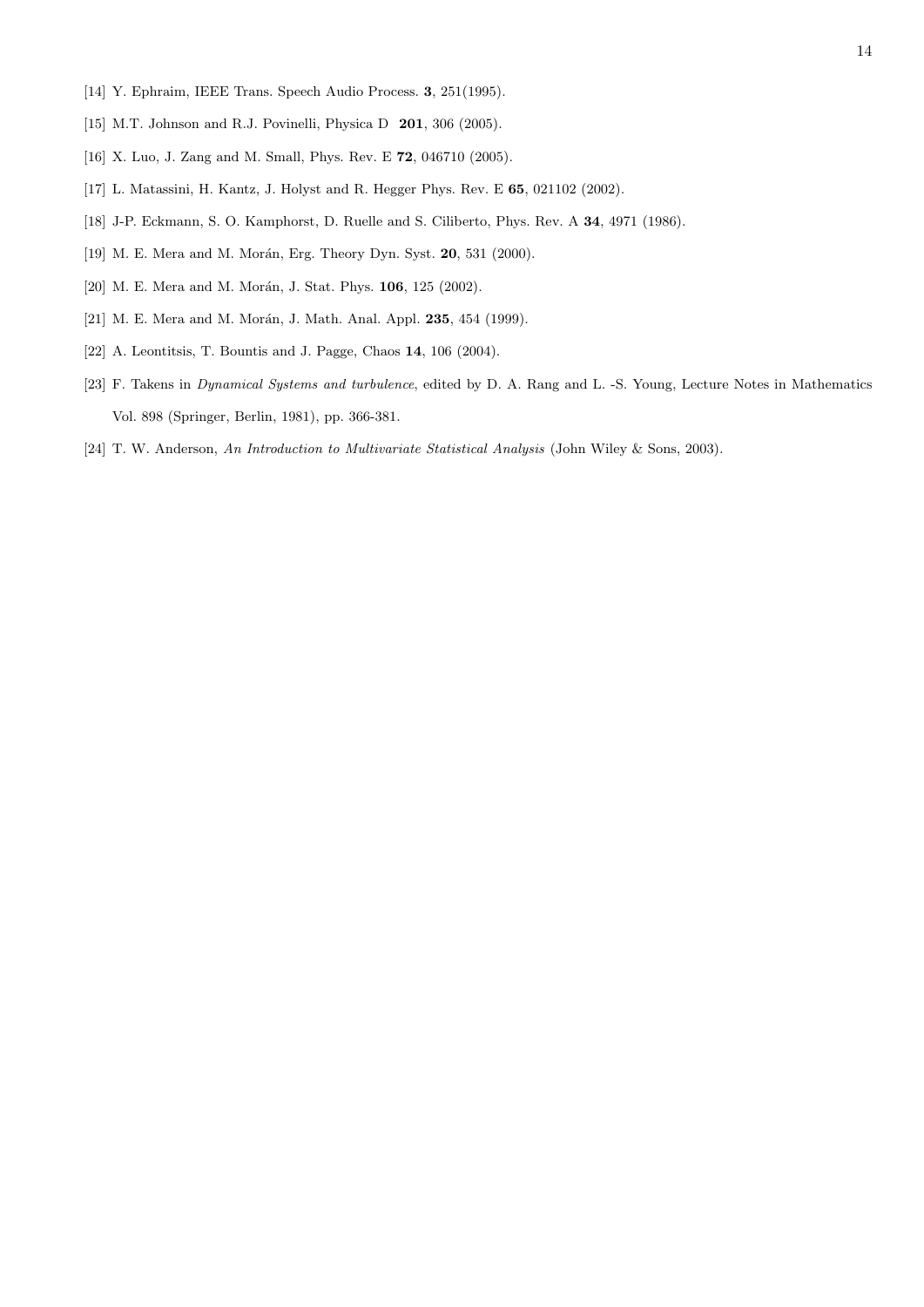|            |        |        | $NL = (2\%, 100\%)   NL = (5\%, 200\%)   NL = (10\%, 300\%)   NL = (50\%, 300\%)$ |        |  |
|------------|--------|--------|-----------------------------------------------------------------------------------|--------|--|
| $N = 500$  | 83.28  | 85.00  | 84.21                                                                             | 80.66  |  |
|            | (2.38) | (3.14) | (3.96)                                                                            | (2.96) |  |
| $N = 1000$ | 87.34  | 87.83  | 86.68                                                                             | 81.82  |  |
|            | (2.06) | (2.35) | (2.91)                                                                            | (2.57) |  |
| $N = 5000$ | 92.46  | 90.73  | 88.31                                                                             | 82.92  |  |
|            | (1.22) | (1.04) | (1.50)                                                                            | (1.51) |  |

TABLE I: Sample mean  $\langle (RP)_2 \rangle$  and sample standard deviation  $s_{(RP)_2}$  (in brackets) of  $(RP)_2$  for Henon time series corrupted by Gaussian noise with the noise to signal levels in each component given in the first row of the table.

TABLE II: Sample means and sample standard deviations (in brackets) of  $(RP)_1$ ,  $(R_{dyn})_1$ ,  $(RP)$ , and  $(R_{dyn})$  in Lorenz time series corrupted by Gaussian noises with the noise to signal levels in each component given in the first row of the table.

|                  | $NL = (100\%, 10\%, 5\%)$ |                                                                                                                                                                                                |         |        | $NL = (100\%, 10\%, 5\%)$                   |        |        |        |
|------------------|---------------------------|------------------------------------------------------------------------------------------------------------------------------------------------------------------------------------------------|---------|--------|---------------------------------------------|--------|--------|--------|
|                  |                           | $\sigma = 16, R = 45.92, b = 4, \tau = 0.03$                                                                                                                                                   |         |        | $\sigma = 10, R = 28, b = 8/3, \tau = 0.02$ |        |        |        |
| $\boldsymbol{N}$ |                           | $\langle (RP)_1 \rangle \langle (R_{dyn})_1 \rangle \langle RP \rangle \langle R_{dyn} \rangle  \langle (RP)_1 \rangle \langle (R_{dyn})_1 \rangle \langle RP \rangle \langle R_{dyn} \rangle$ |         |        |                                             |        |        |        |
| 1500             | 76.73                     | 86.65                                                                                                                                                                                          | 69.70   | 83.94  | 79.80                                       | 94.03  | 73.79  | 86.47  |
|                  | (7.54)                    | (7.43)                                                                                                                                                                                         | (13.9)  | (8.13) | (3.05)                                      | (1.15) | (4.3)  | (1.32) |
| 3000             | 78.83                     | 88.21                                                                                                                                                                                          | 71.86   | 74.47  | 81.79                                       | 94.74  | 76.23  | 87.13  |
|                  | (5.49)                    | (3.63)                                                                                                                                                                                         | (11.78) | (2.77) | (2.34)                                      | (0.53) | (3.85) | (0.75) |
| 5000             | 81.10                     | 89.79                                                                                                                                                                                          | 74.78   | 86.91  | 82.32                                       | 94.90  | 77.01  | 87.27  |
|                  | (1.08)                    | (0.70)                                                                                                                                                                                         | (1.12)  | (0.72) | (1.73)                                      | (0.81) | (1.99) | (0.74) |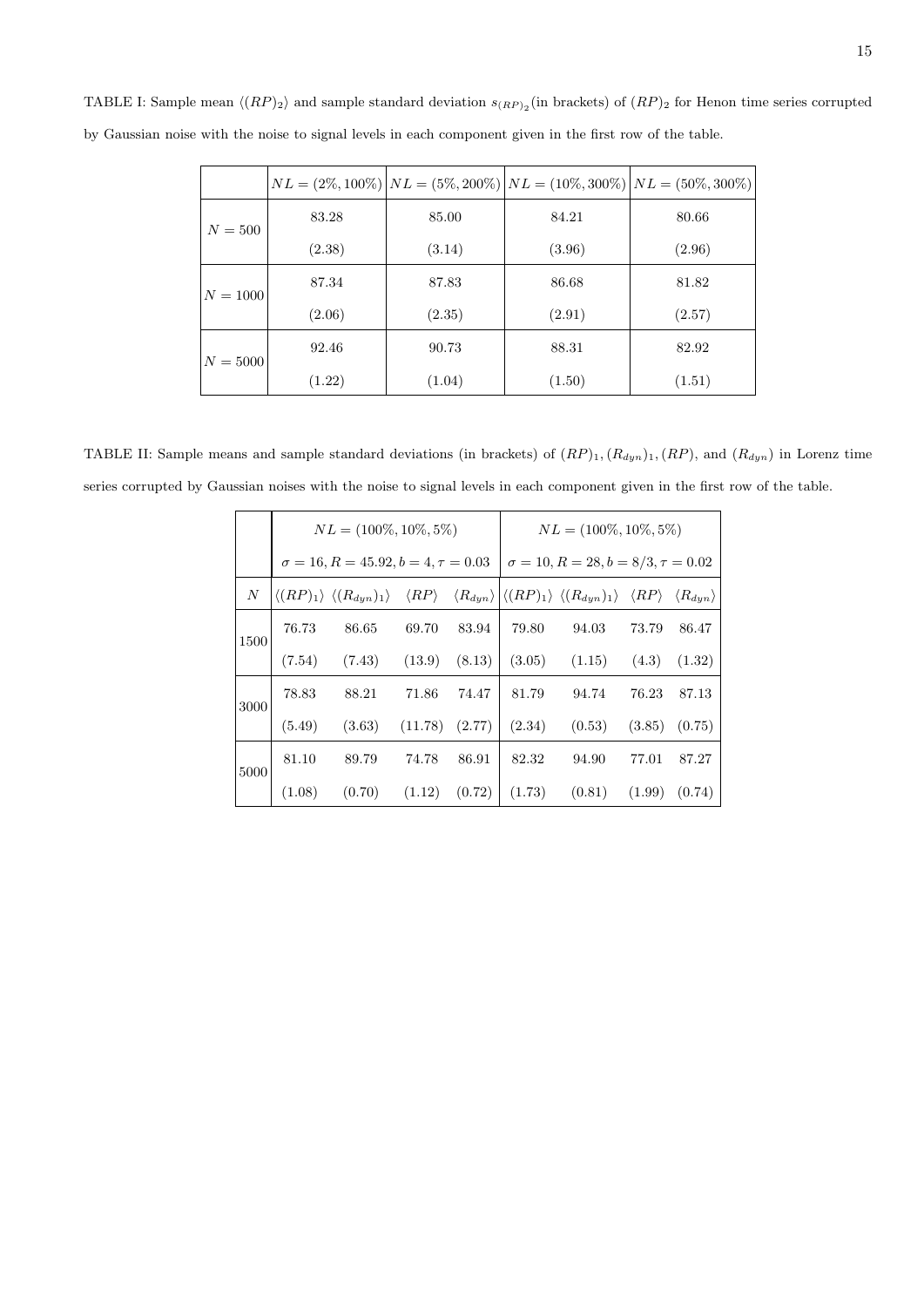

FIG. 1: Confidence ellipsoids for  $\alpha_0 = 0.1$  at two points of a Henon time series with  $N = 5000$  data points corrupted by Gaussian noise with  $NL = (1\%, 40\%)$ . Observe the difference between the clean (blue circles) and the noisy data (black squares) at which the neighbourhood is constructed and the convenience of taking the best linear subspaces through the mean points of the neighbourhoods instead of taking them through the observed noisy points.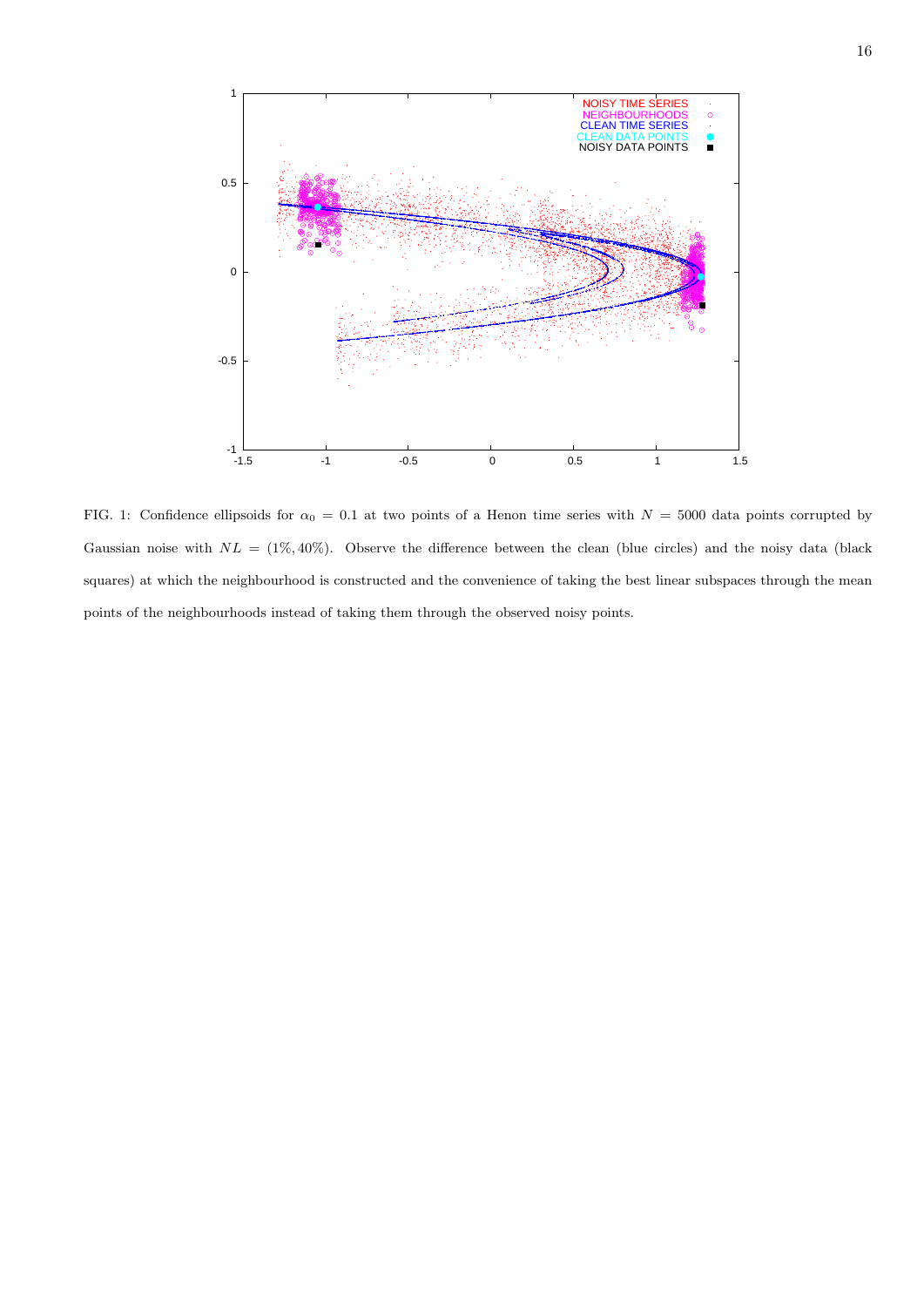

FIG. 2: (a) Noisy and (b) Clean and cleaned time series of a Henon time series with  $N = 500$  corrupted by Gaussian noise with  $NL = (10\%, 300\%).$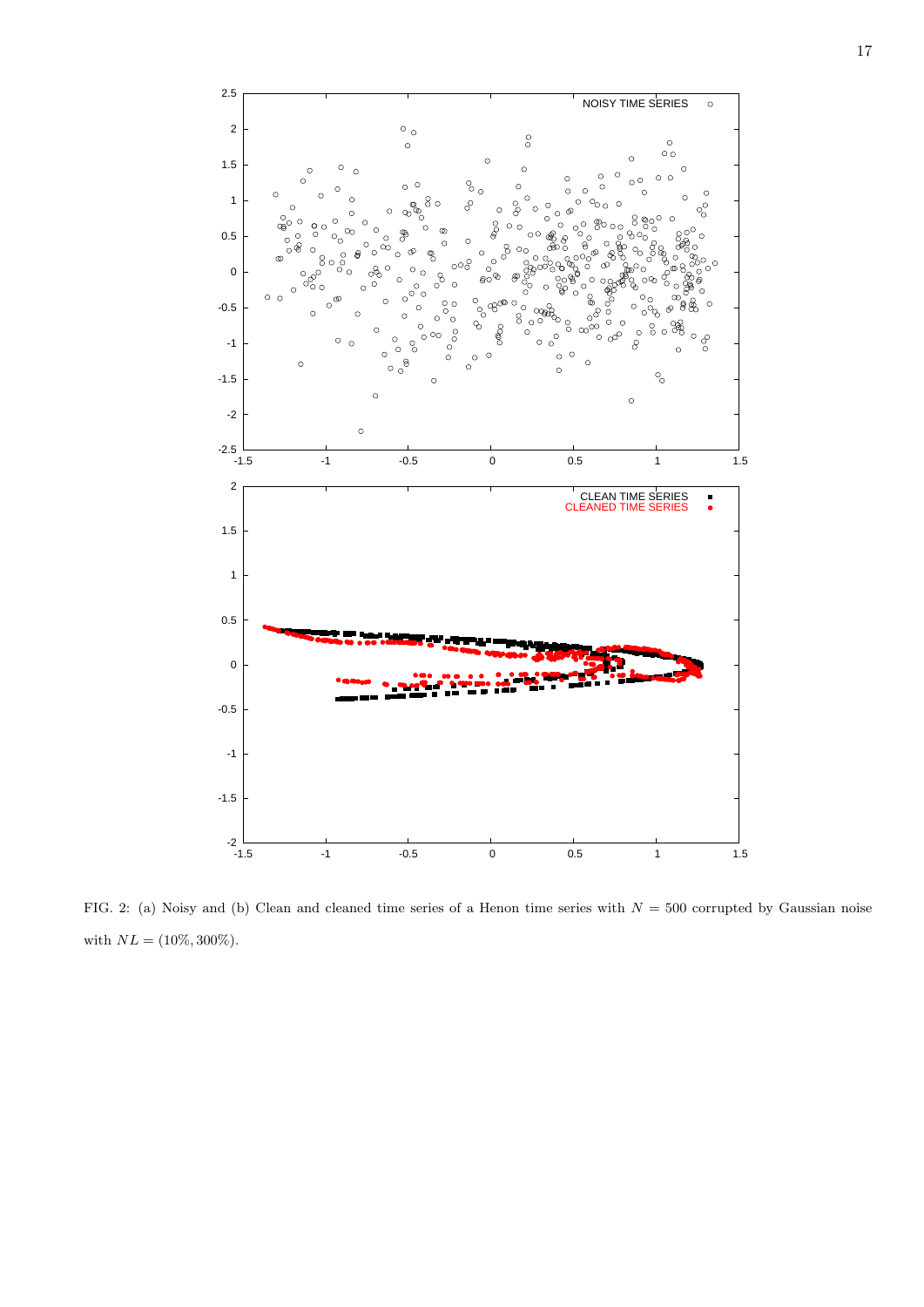CLEAN TIME SERIES



NOISY TIME SERIES



CLEANED TIME SERIES



FIG. 3: (a) Clean, (b) noisy, and (c) cleaned time series of 1500 data points generated by Lorenz dynamics ( $\sigma = 10, R = 28, b = 10$ 8/3, and sampling time  $\tau = 0.02$ ) corrupted by Gaussian noise with  $NL = (100\%, 10\%, 5\%).$